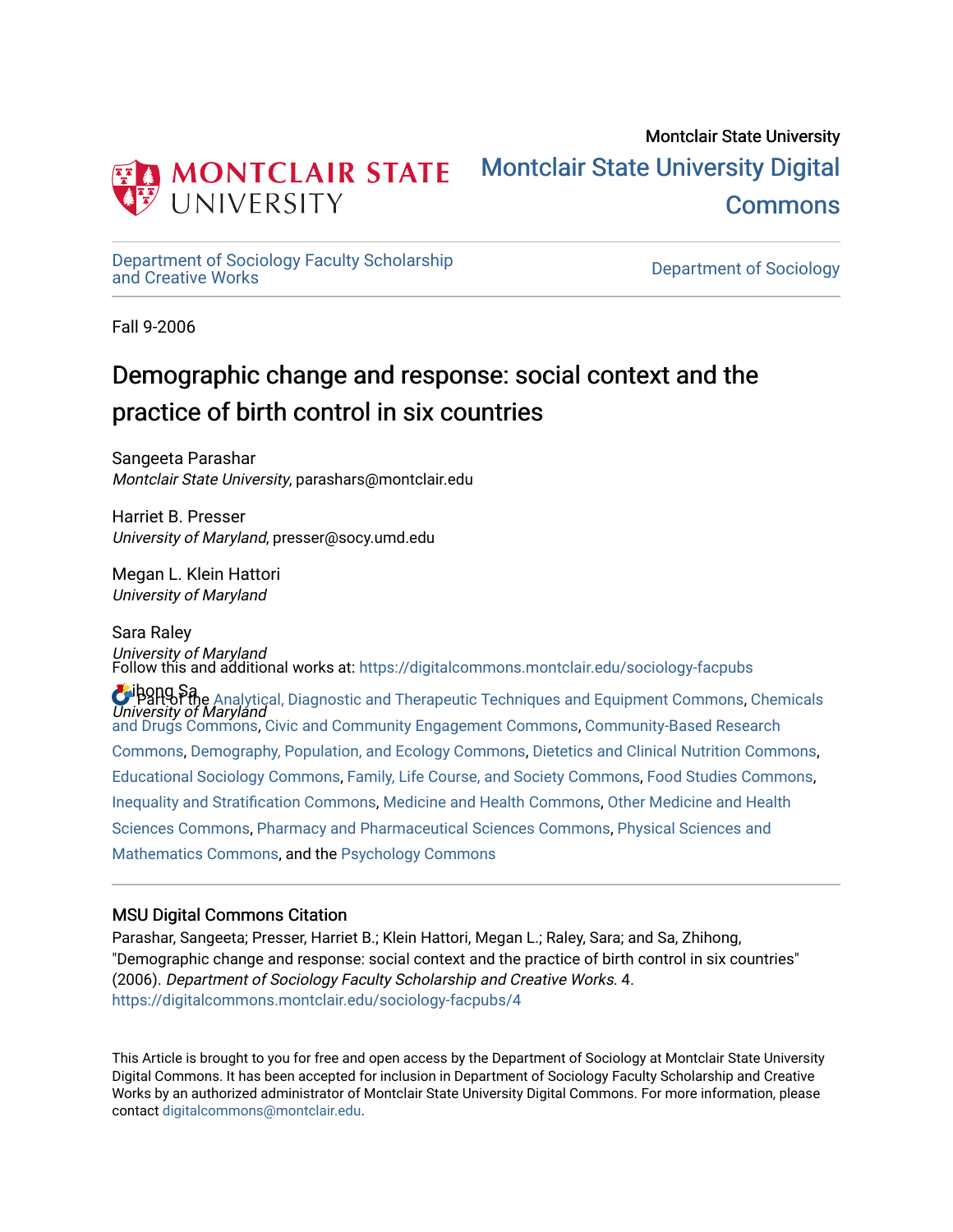## **DEMOGRAPHIC CHANGE AND RESPONSE: SOCIAL CONTEXT AND THE PRACTICE OF BIRTH CONTROL IN SIX COUNTRIES**

**Harriet B. Presser**, † Department of Sociology, University of Maryland **Megan L. Klein Hattori**, Department of Sociology, University of Maryland **Sangeeta Parashar**, Department of Sociology, University of Maryland **Sara Raley**, Department of Sociology, University of Maryland **Zhihong Sa**, Department of Sociology, University of Maryland

This paper expands on Kingsley Davis's demographic thesis of change and response. Specifically, we consider the social context that accounts for the primacy of particular birth control methods that bring about fertility change during specific time periods. We examine the relevance of state policy (including national family planning programs), the international population establishment, the medical profession, organized religion, and women's groups using case studies from Japan, Russia, Puerto Rico, China, India, and Cameroon. Some of these countries are undergoing the second demographic transition, others the first. Despite variations in context, heavy reliance on sterilization and/or abortion as a means of birth control is a major response in most of these countries. The key roles of the medical profession and state policy are discussed, along with the general lack of influence of religion and of women's groups in these countries.

## **Keywords: birth control, fertility change, social context, medical profession, state policy, religion, women's groups**

Kingsley Davis's 1963 presidential address to the Population Association of America offered a new perspective on demographic change: its 'multiphasic' nature. Stimulated by marked declines in mortality and resulting high levels of natural increase, countries that had undergone significant economic development responded in 'almost every demographic manner then known….Within a brief period they quickly postponed marriage, embraced contraception, began sterilization, utilized abortions, and migrated outward' (Davis 1963: 349). Davis provided data for Japan and several Northern European countries to demonstrate the inappropriateness of focusing on single responses, such as the high rate of abortion in Japan or the late ages at marriage in Ireland. (It would have been more appropriate to call these responses multifaceted rather than multiphasic, since the particular sequencing of responses and explanations for such patterns were not discussed.) Davis's focus on multiple

<sup>†</sup> Address for correspondence: Harriet B. Presser, Department of Sociology, University of Maryland, College Park, 2112 Art-Sociology Building, College Park MD 20742, USA. Email: presser@socy.umd.edu.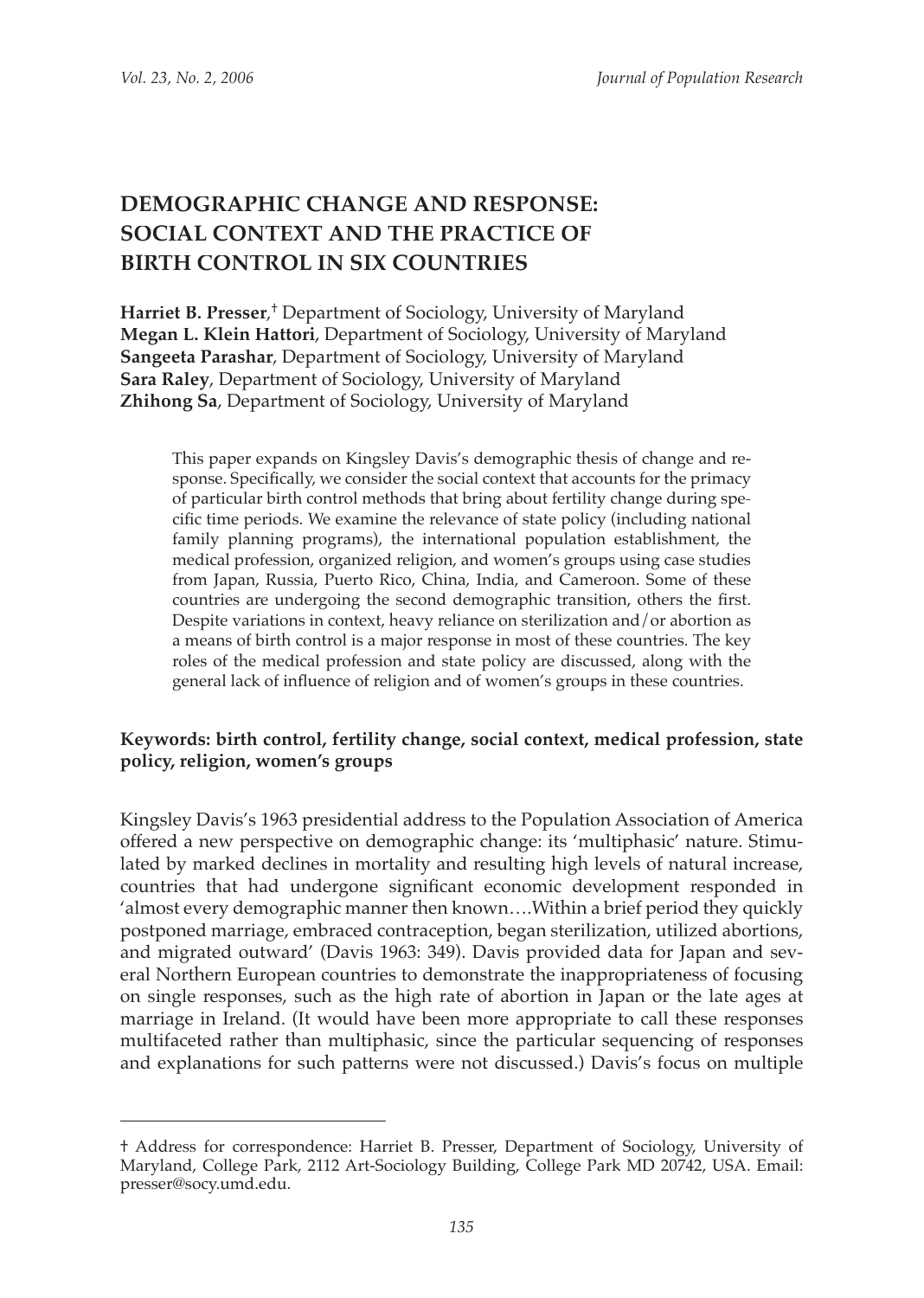responses was a major contribution to demographic discourse. Moreover, he argued that it is not absolute poverty that explains how the stimulus produces the response, but rather rising prosperity and the 'fear of invidious deprivation' (Davis 1963: 362).

Virtually all of Davis's writings have recognized the importance of social structure to understand demographic behaviour. Yet in this particular writing he falls short in specifying how contextual factors play a major role in determining the specific responses experienced by different countries. For the case of Ireland, he does state that its response:

illustrates the principle that the explanation of as fundamental a feature of society as its demographic changes is not to be found in some flexible biological or economic law or in some particularistic cultural idiosyncrasy, but rather in the main features of the operating social organization on one hand and, on the other, in the changing conditions which arise from past performance and the altering international politico-economic environment (Davis 1963: 361).

This conclusion is the basis for further elaboration on the relevance of social context, both fairly stable institutional factors and more dynamic political and economic considerations.

It is the purpose of this paper to expand upon such contextual factors that operate at the macro level concurrently with fertility decline, including recent movement toward below-replacement levels. The contextual factors to be considered are state policy (including national family planning programs); the international population establishment; the medical profession; organized religion; and women's groups – each of which may operate in different ways in different countries. To what extent do these factors affect birth control choices of the general population, leading some methods to predominate and others not? This is the basic question we address. We note demographic changes in mortality, migration, and the postponement of marriage, but our focus is on birth control methods, that is, contraception and abortion, both of which generally need institutional support for safe and effective adoption on a wide scale.

We know from an abundant literature that it is not just the use of birth control but the particular methods used that have important consequences for individual and family welfare. Some methods are more effective than others; some are permanent and others temporary; some have more health risks than others; and some are more costly than others. From a programmatic as well as individual perspective, it is important to understand how these trade-offs are made (see, for example, Bulatao, Palmore, and Ward 1989). 1 Moreover, in the post-Cairo era (after the 1994 International Conference on Population and Development), quality of care and women's reproductive rights, issues that entail providing safe and effective method choices, have become more salient in population policy (Presser and Sen 2000).

'Choice' of birth control methods, however, is constrained by knowledge and availability which, in turn, are determined by social context. From a macro perspective, the issues of historical context and the concept of path dependency are also relevant. Drawing upon the experiences of Mexico and Brazil, Potter (1999:703) refers to 'the inertia that makes introduction of new contraceptive methods difficult'. This occurs either because 'government policies and styles of implementing them may outlive the conditions for which they were originally designed [Mexico] or because governments take a laissez-faire approach [that] can also yield perverse, unwanted consequences [Brazil]' (Potter 1999: 704). Studies that take a comparative perspective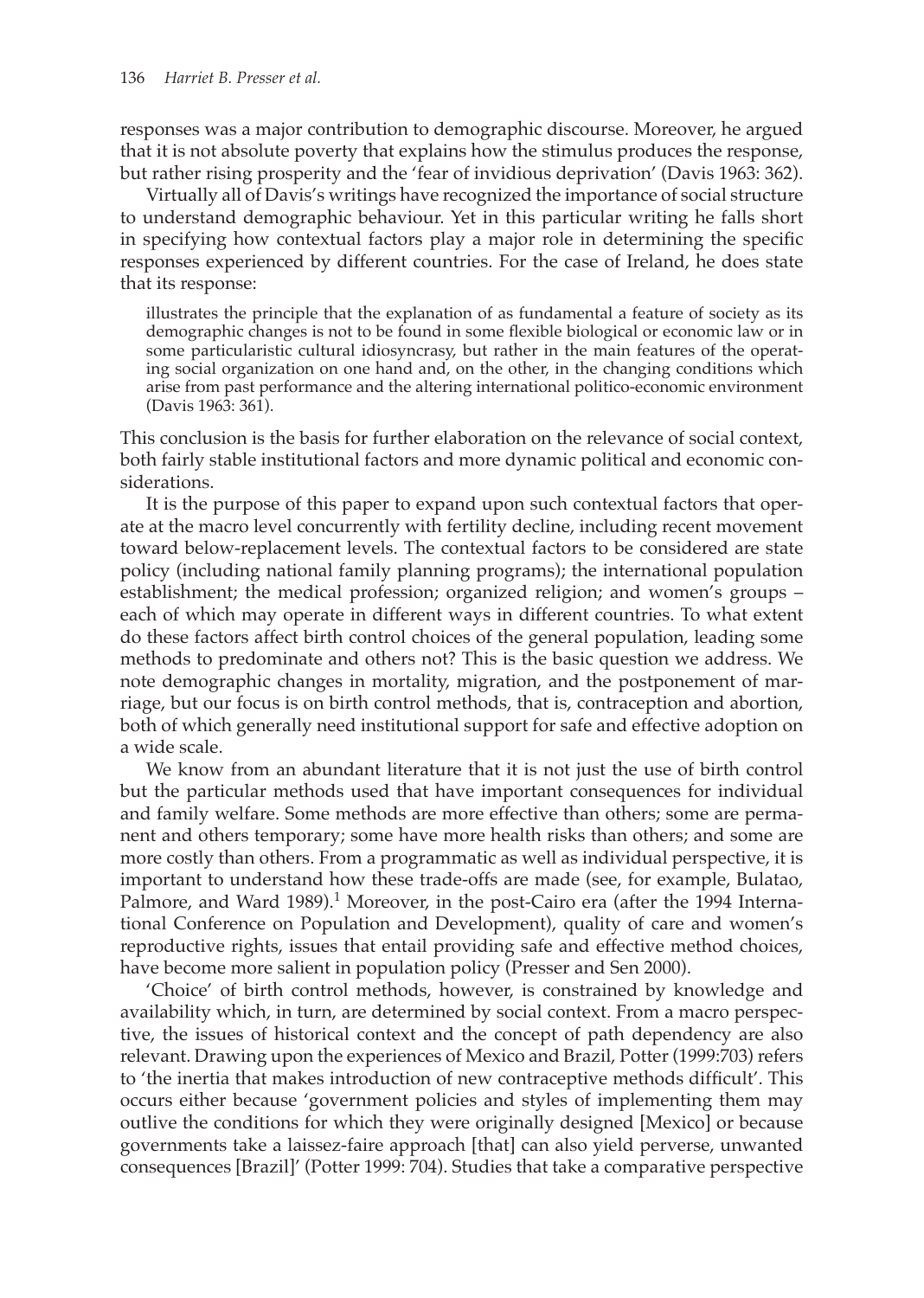of contextual factors that support specific birth control practices are minimal, and typically concentrate on one country (see Martine 1996).

In this paper we focus on six countries, both developing and highly industrialized, treating them each as case studies, although in less depth than can be addressed alone in individual papers. The countries are Japan, Russia, Puerto Rico, China, India, and Cameroon. These countries are not meant to be representative of all countries nor of particular periods under consideration. Indeed, they were selected because each of the authors has a special interest in at least one of them. The fact that the six countries are at various levels of economic development, are at different stages of demographic transition (some in the first transition and some in the second), and have different contextual histories, poses a challenging issue: are there similarities in the dominant role of some contextual factors that determine the primacy of certain birth control methods, alone or in combination, in these countries?

Japan, one of the industrialized countries that Davis discussed to demonstrate his thesis of multiphasic response, is particularly interesting to consider in the decades following World War II, as it was the first Asian country to undergo marked fertility decline, following an earlier period in which it had been strongly pronatalist as an imperialist nation. The focus on Russia is more contemporary. Having long ago experienced its first demographic transition, and now undergoing significant economic instability, it is regarded as undergoing a 'demographic crisis' with extremely low fertility levels (below replacement) and unusually high mortality for a developed country. Puerto Rico is distinctive as a commonwealth of the United States, but is essentially a developing country. Although after World War II there was unrestricted, heavy migration to the mainland US that served to alleviate population growth, Puerto Ricans on the island also experienced a slow but steady fertility decline; Puerto Rico was one of the first developing countries to do so, and its fertility is now near replacement level. China is a developing country that has undergone rapid industrialization and successful economic reforms since the 1970s, along with declines in mortality. The state, however, did not want to depend on such stimuli for a gradual fertility decline, and instead implemented a stringent antinatalist policy that has dramatically reduced fertility in recent decades, leaving China now below replacement level. India is unique as a developing country in having the first official family planning program in 1952, when fertility was high. It has since undergone a decline in fertility, but not as remarkable as that of China. The greatest fall in fertility was in the 1980s during a time of increased economic growth and marked declines in mortality; today, Indian fertility remains well above replacement level. Cameroon, the last of the countries considered, is only at the early stages of the demographic transition with high fertility. Further, it has a generalized HIV epidemic: a phenomenon we have only recently begun to take into account when assessing demographic change.2 Cameroon is especially interesting for examining the social context of fertility change at a time of mortality reversal.

For these particular countries and periods of interest, at differing stages in the demographic transition, what methods of birth control became predominant and how were these 'choices' facilitated by the multifaceted social contexts in which they occurred? Are there similarities despite these differing demographic stages, and despite differing political regimes and economic conditions, that help us to understand how birth control methods gain primacy in a country?

We turn now to these six case studies to provide insights into these questions. We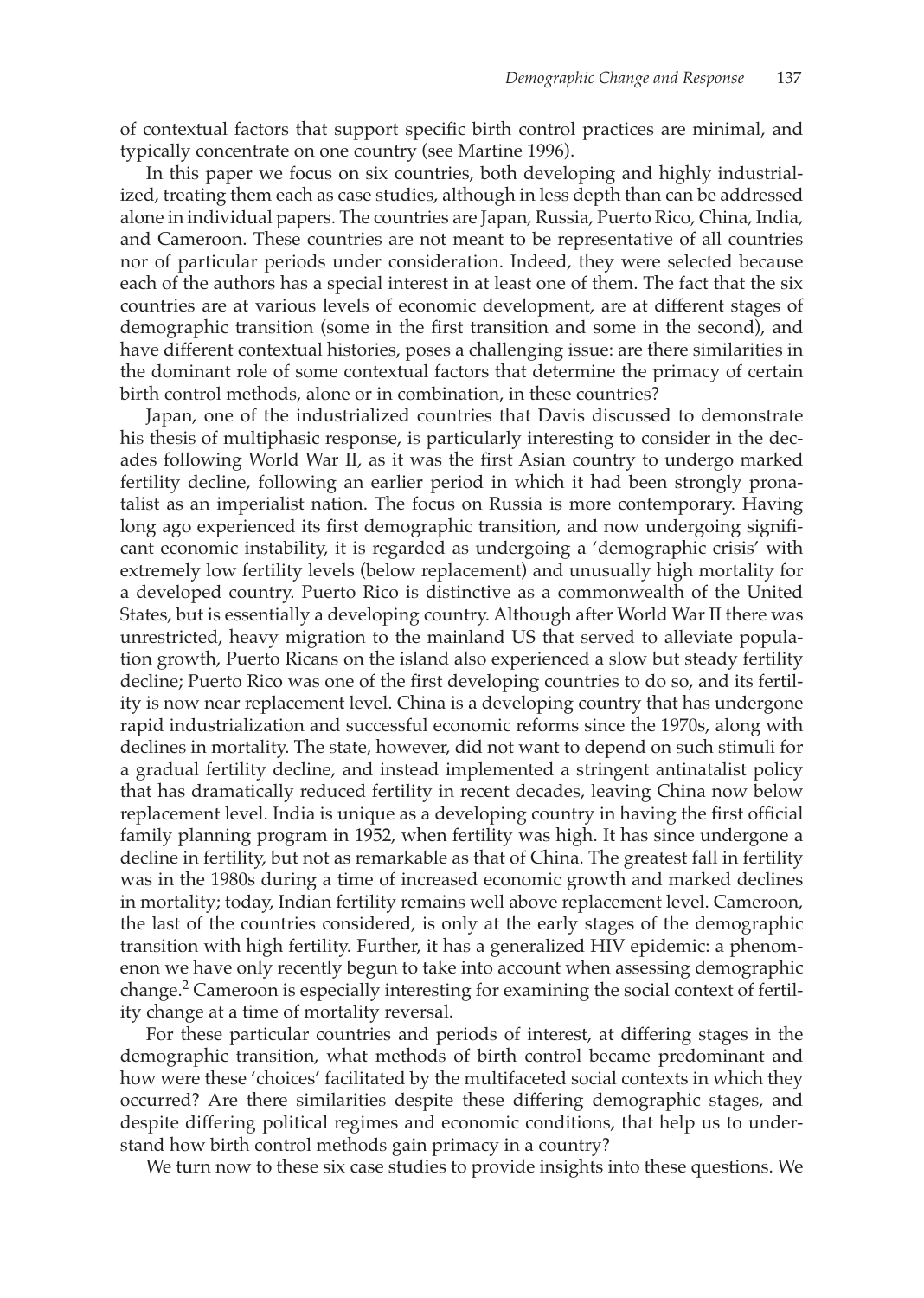seek to offer some generalizations from these countries that will inspire further comparative analysis and ultimately lead to more systematic theory construction.

### **Japan and its dramatic continuation of the postwar fertility decline**

As noted above, Davis used Japan as one of the countries to demonstrate the multifaceted nature of fertility decline. Among the proximate variables on which he focused for the first two decades after World War II, abortion and the postponement of marriage were key factors. Since that period**,** Japan's total fertility rate has continued to decline. The country is now undergoing its second demographic transition, with one of the lowest total fertility rates in the world; in 2004, it was 1.3 births per woman, while the infant mortality rate reached a low of 2.8 per 1,000 live births. The mean age at first marriage increased for women from 23.0 in 1950 to 27.8 in 2004 (*Statistical Handbook of Japan* 2005).

Putting aside the important issue of delayed marriage, what was the role of particular birth control methods?

#### *The primary birth control responses: condoms and abortion*

As was true when Davis wrote in 1963, abortion remains a prominent birth control method in Japan. In 2000, approximately 26 per cent of married women had experienced at least one abortion. Condoms remain the main contraceptive method, with 75 per cent of married couples using this method. Sterilization is far less frequent, chosen by only six per cent of married women. Oral contraception ('the pill') is not popular (National Institute 2003).

Structural factors during the postwar period helped to sustain heavy reliance on condom use – with or without periodic abstinence (rhythm) – and abortion, often a sequenced mode of birth control (Coleman 1981).

## *The social context*

State policy was a highly relevant contextual factor. Before World War II, the Japanese government was pronatalist, seeking to increase the population and thus create a stronger army. Accordingly, abortion was prohibited as well as most birth control methods, the exception being condoms, which the Japanese government distributed to soldiers overseas for hygienic purposes (Jitsukawa and Djerassi 1994; Kinjo 1995). However, after Japan's defeat in World War II, the country's situation drastically changed; the national economy was destroyed and many suffered from starvation. The return of the soldiers brought about a postwar baby boom, resulting in a strong fear that population growth was out of control and would render Japan incapable of economic recovery. Condom use among married couples was less than 10 per cent (Ross and Frejka 1998), the number of dangerous 'back-alley' abortions increased dramatically (Norgren 2001), and a climate ready for policy change emerged.

The Eugenic Protection Law was the essential policy change. When passed in 1948, it made abortion legal only for eugenic reasons, rape, or grave health hazard. But in 1949, economic reasons were added, and in 1952 the requirement of a screening committee was dropped and only the consent of the husband and physician (as well as the woman) was needed (Ogino 2004). Virtually all women seeking abortion throughout the postwar period cited economic reasons for their abortion (Norgren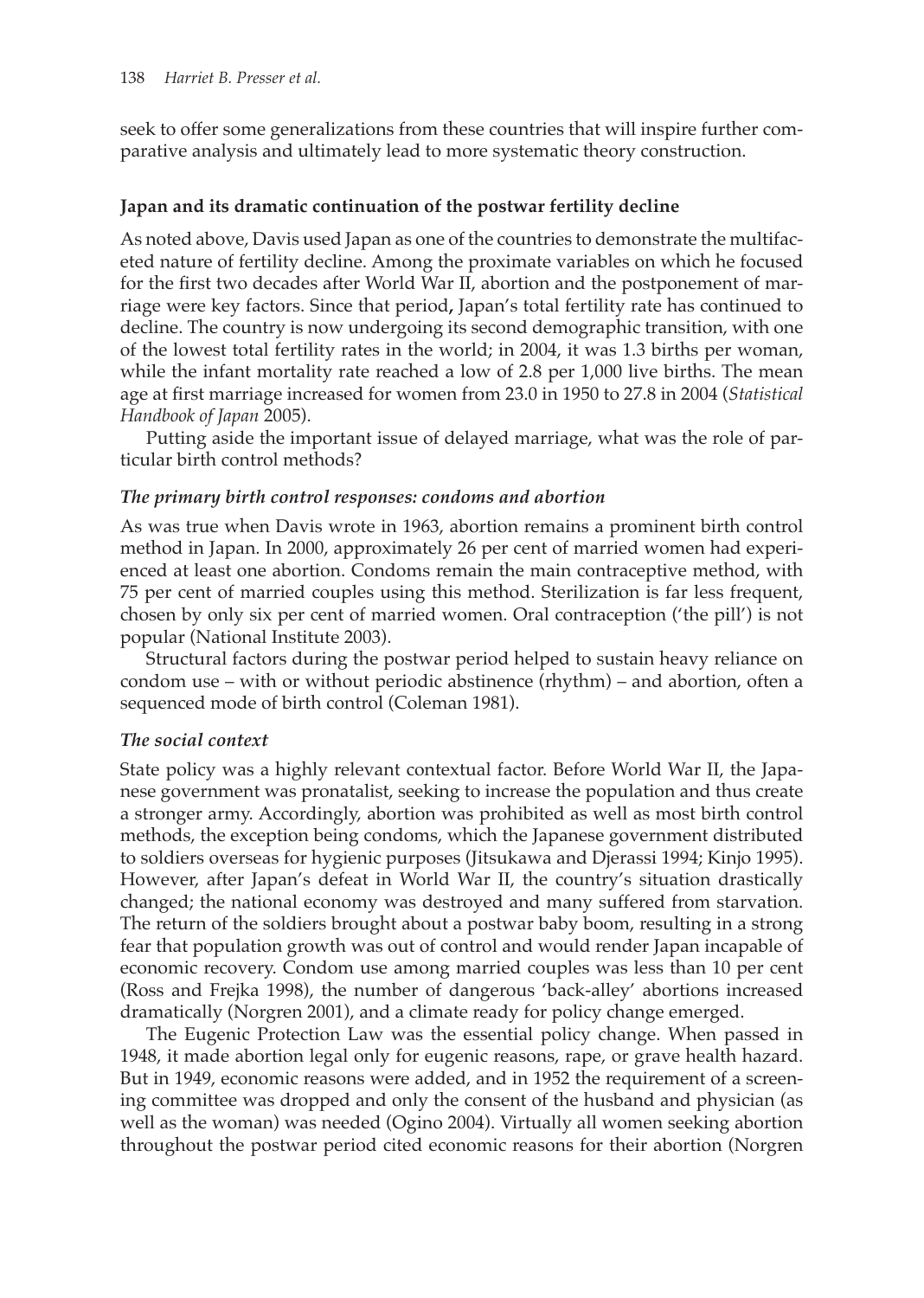2001). As a result, abortion has been accessible to Japanese women for decades, with its highest incidence rates occurring in the mid-1950s (National Institute 2003). 3

Concern about the health effects of abortion in the early 1950s, attributed largely to poor techniques, unskilled practitioners, and late terminations, led the government to encourage contraception rather than abortion (Taeuber 1958). But traditional methods, including not only condoms but periodic abstinence and *coitus interruptus*, have high failure rates<sup>4</sup>, and the demand for abortion continues, although much lower now than it was in the 1950s: reportedly 29.2 abortions per 100 births in 2001, compared to 71.6 in 1957 (National Institute 2003). Moreover, abortion is now practised with minimal health effects.

 Medical professionals benefited greatly from the scare of the postwar baby boom and the liberal interpretation of economic reasons in the abortion law. Performing abortions, primarily in the private sector and outside the Universal Health Insurance System, became a lucrative business for obstetrician–gynaecologists (Jitsukawa and Djerassi 1994; Norgren 2001). The Japanese Association for Maternal Welfare<sup>5</sup> and similar associations served as powerful lobbyists working to maintain and expand abortion services to the fullest extent possible. They had been accused of pushing abortion instead of offering or recommending the less profitable contraceptive alternatives that were available (Coleman 1981), and of going as far as opposing the legalization of oral contraceptives for fear they would reduce the demand for abortions (Norgren 2001). Physicians argued that oral contraception would increase promiscuity and the spread of sexually transmitted infections and HIV, and that its safety demonstrated elsewhere could not be applied to Japanese women for whom there was a lack of research. However, as abortion demand declined and physicians were permitted to sell prescription drugs, the pill became less of a threat to their income (National Institute 2003). Indeed, in the 1980s and 1990s, the medical associations lobbied for the approval of oral contraceptives. The Ministry of Health and Welfare offered resistance, expressing concern about increasing sexually transmitted diseases and encouraging even lower fertility; in 1995 there was the additional international concern about thrombotic adverse effects of the low-dose pill. But in 1999, the lowdose pill was finally approved for contraceptive purposes (Goto, Reich and Aitken 1999). The failure to legalize oral contraceptives in Japan throughout the later part of the twentieth century probably contributed to the continued reliance of women on abortion, and the change in contraceptive law after the medical establishment switched stances points to the power and influence of this group.

It remains to be seen how the legality of oral contraception will affect the abortion rates (and condom use) in Japan, given its recent introduction. In 2000, only four per cent of married women in Japan used the pill as a contraceptive method, similar to the rates in the early 1990s. Abortion is likely to remain predominant, either as a primary method or to back up the condom and other traditional methods. It has become culturally institutionalized, with hardly any religious opposition. The acceptance of abortion is facilitated by the Buddhist ceremony called *mizuko kuyo,* which provides Japanese women with a way to put the souls of an aborted foetus to sleep, allowing for the Buddhist notion of rebirth (Oaks 1994).

Women's groups in general played a minor role in promoting access to abortion in Japan and in the legalization of oral contraceptives. Japanese women were, in a way, handed the ability to control their fertility by abortion, unlike women in other countries who have fought long and hard battles for the right to safe and legal abortions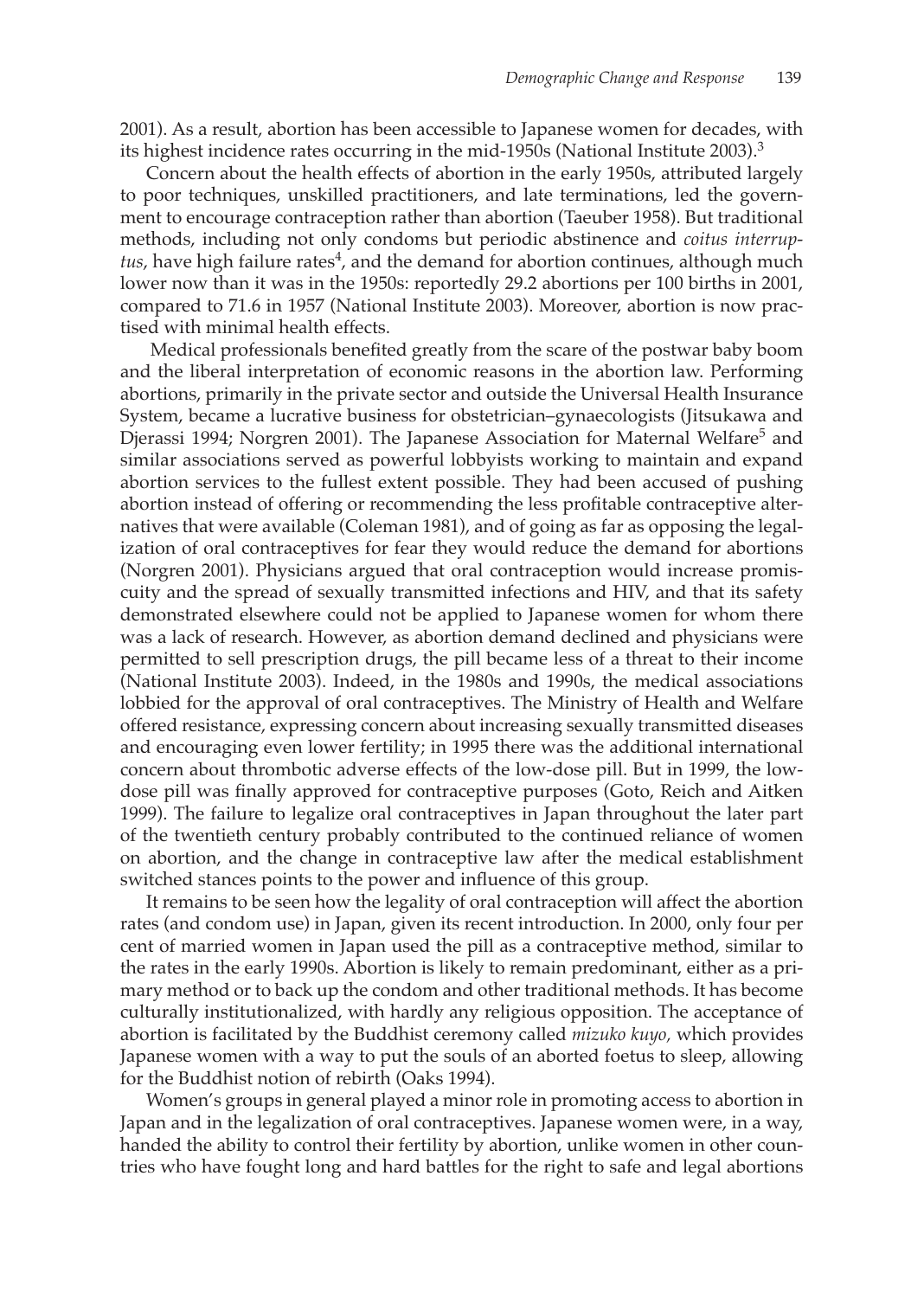(Ogino 2004). At the time of the passing of the Eugenic Protection Law, mainstream women's organizations were interested instead in working to protect the ideal of 'motherhood' and were following the 'good wife, wise mother' ideology (Norgren 2001). The Western feminist notion of women's rights as individuals did not enter Japanese discourse until the late 1960s, long after abortion was accessible and commonly practised by Japanese women.

However, women's groups became active supporters of abortion when unsuccessful efforts were made to revise the abortion law, and remove the right to abortion on request, both in 1972 and 1982.<sup>6</sup> The legalization of oral contraception did not receive as much attention from women's organizations, except for some small radical feminist groups. Mainstream women's groups reflected the negative assessment of oral contraception held by most Japanese women in the later half of the twentieth century: that it constituted a violating, artificial regulation of the natural hormone cycle, made women seem promiscuous, and had strong negative medical side-effects. This was further amplified by the thalidomide tragedy and the resulting suspicions of pharmaceutical companies in general (Jitsukawa and Djerassi 1994). A 1998 Family Planning Survey revealed that only 10 per cent of women planned to use the pill if it was legalized, and given such lack of interest, mainstream women's groups did not take this on as an issue (Kihara *et al*. 2001).

## **Russia and plummeting fertility during economic restructuring**

Russia, like Japan, is undergoing its second demographic transition. But unlike Japan, its extremely low fertility is concomitant with high levels of mortality from preventable causes and minimal net migration. 7 Russia's total fertility rate plummeted from 2.2 children per woman in 1987 to 1.3 in 2003, one of the lowest rates in the world (Avdeev 2001; Heleniak 2002; United Nations 2006a). As noted earlier, it is considered by many to be in a state of 'demographic crisis' (DaVanzo and Grammich 2001). Of special concern is that males of working age are experiencing rising death rates, highly uncommon in the industrialized world (Vishnevskii 1999). Infant mortality, three to four times higher than in most other developed nations, has declined slightly over the past decade, from 17.4 infant deaths per 1,000 live births in 1990 to 12.0 in 2004 (Vishnevskii 1999; United Nations 2004). In 1996, the average age at first marriage was 22.2 for women, as it was for most of the twentieth century (Avdeev and Monnier 2000: Table 1).

## *The primary birth control response: abortion and the IUD*

As in Japan, the primary method that brought about and maintained Russia's second demographic transition during the 1990s has been abortion (Popov 1996: 18). Indeed, Russia has one of the highest abortion rates in the world (RAND 2002), though the rate has declined in recent years: in 1990, the rate stood at 113.9 abortions per 1,000 women aged 15–49, whereas in 2004 it was 45.1 (TransMONEE 2006: Natality Table 2.19). Although most estimates of the abortion rate are high, the estimates are wideranging and questionable given that many abortions may go unrecorded (Popov 1995; Popov and David 1999). Unlike in Japan, however, condom use is low (Popov and David 1999; DaVanzo and Grammich 2001), although there is growing use of modern birth control methods.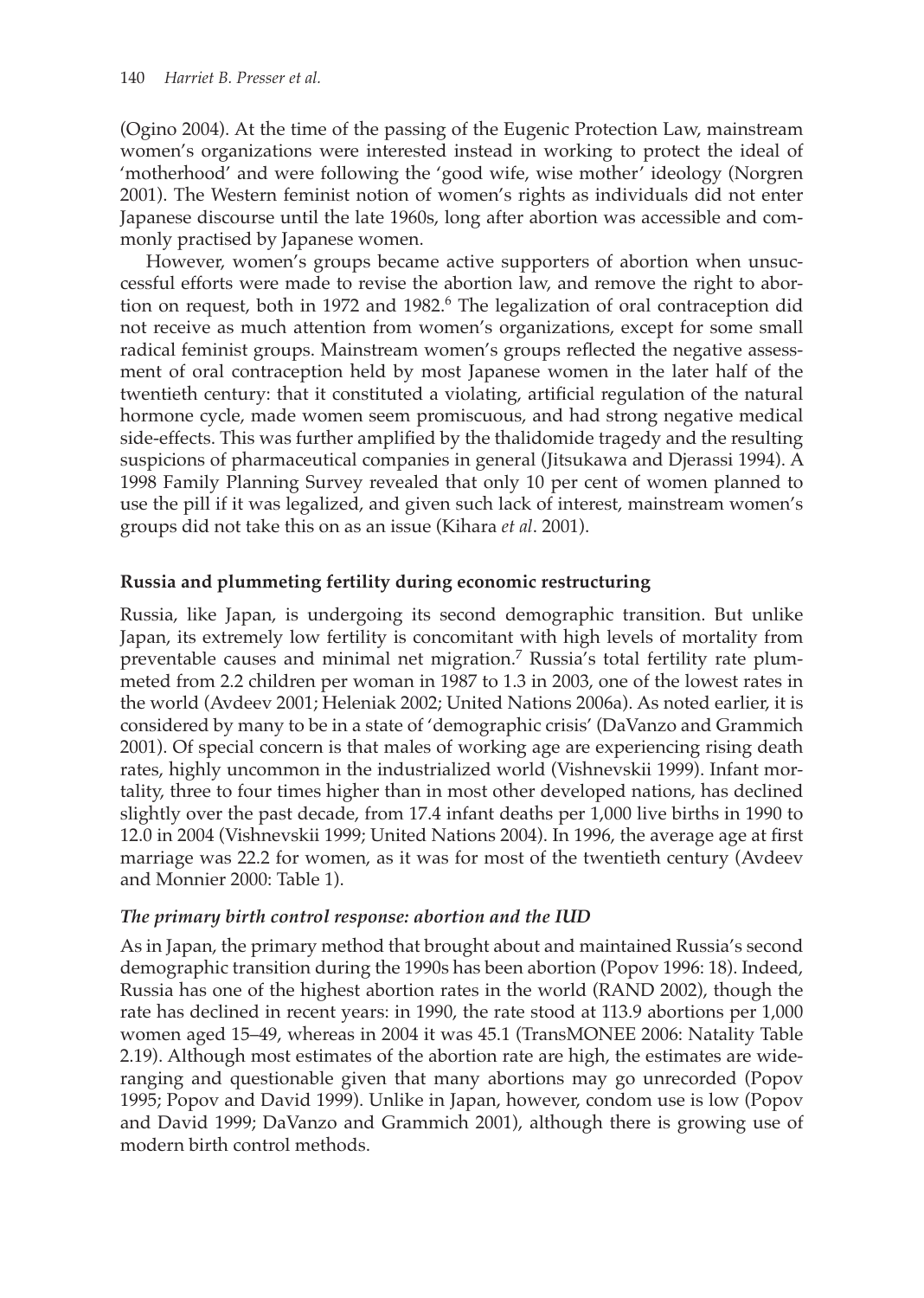The intra-uterine device (IUD) is the predominant contraceptive method: in 1996, 18 per cent of women aged 15–49 were users. However, its popularity is slowly declining and reliance on oral contraception, while still very low at six per cent, is rising (Avdeev and Troitskaia 1999: Table 6). Sterilization, a contraceptive choice practised widely in Western nations, remains rare in Russia, as it was outlawed for decades and only relegalized in 1990 (Hollander 1997; RAND 2002: 2; Schehl 2002). In 1992, fewer than one per cent of women of reproductive age were sterilized (Popov 1996), and there is no suggestion in the literature of a marked increase thereafter.

#### *The social context*

The social context that led to such high abortion rates and ultimately below-replacement fertility is multifaceted, but the major influences are the state and the medical establishment. There is slight (but growing) religious opposition to abortion from the Russian Orthodox Church, and little activity on the part of the women's groups, which suffer from a lack of funding and focus primarily on issues of economic security.

The more general context is one of extreme economic downturn and political instability (Hollander 1997; Vishnevskii 1999: 9). The fall of communism in 1989 and subsequent massive restructuring of the economy toward a market system have left the country plagued by high levels of unemployment, low Gross Domestic Product, low productivity levels, inflation, poor exchange rates, and general social upheaval. The overall grave economic situation and uncertainty about the future facing Russians in recent years has led couples to reconsider and reduce their fertility goals, with most couples opting for one- or two-child families and eschewing large families altogether (Avdeev 2001). Russia's fertility decline in the 1990s is consistent with the longstanding trend toward below-replacement fertility experienced by other Western nations with comparable levels of education, degrees of urbanization, rights afforded to women, and childrearing norms. However, the economic and political instability have no doubt aggravated the declines in fertility that were already taking place in Russia (Sargeant 1996; Vishnevskii 1999; DaVanzo and Grammich 2001).

In 1920, the Russian government was the first in the world to legalize abortion, advocating it as a right essential to the liberation of its women (Davin 1992; Popov and David 1999). Although abortion was prohibited under Stalin's rule between 1936 and 1955, Russia still has some of the broadest legal provisions for induced abortion today (Popov 1996; Popov and David 1999). Thus, as in Japan, abortion was legal before many effective forms of modern contraception were widely available. This led to what scholars call an 'abortion culture,' whereby women relied primarily on abortion to regulate their family size not because women preferred it but because they had no other effective choices (Henry David, personal communication, 8 March 2005). For most of the twentieth century, abortion was viewed as a routine medical procedure in Russia with few moral objections (Popov and David 1999). Soviet ideology reinforced the reliance on abortion rather than a broad array of birth control options, maintaining that population growth, not fertility decline, was an outgrowth of socialist economic improvement. It was believed that once the state provided services to alleviate the burdens associated with child rearing, unwanted pregnancies would no longer be viewed as a problem and women would no longer seek abortions or be concerned with regulating their fertility (Popov and David 1999). In the late 1980s, the state even adopted a pronatalist policy offering various financial incentives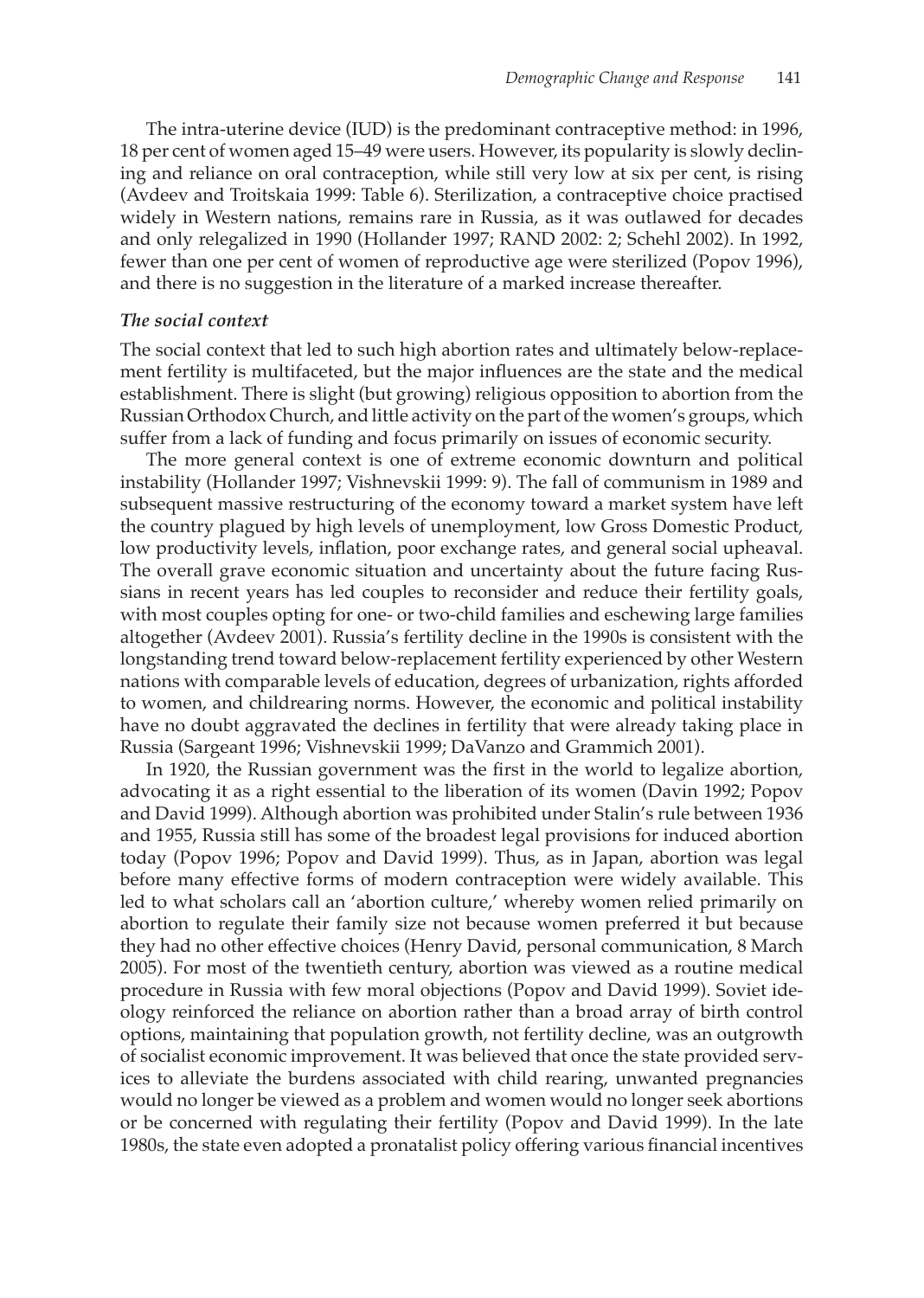for couples to have children: paid maternity leave, birth premiums and zero-interest loans. However, these incentives resulted in women timing their births earlier rather than increasing their overall fertility (Zakharov and Ivanova 1996).

The state lacked enthusiasm for modern contraception both because of the low birth rate and because of popular fears, as in Japan, of adverse health side effects resulting from the pill. These fears were reinforced by the well-established availability of abortion and the negative views of physicians toward modern contraception in general (Popov, Visser and Ketting 1993; Popov and David 1999). The right to family planning, despite being recognized as a legal right for decades, has historically been restricted owing to the lack of information, availability, and trained medical care personnel to assist in distribution and instruction (Popov and David 1999; DaVanzo and Grammich 2001). It was only in the early 1990s, when induced abortion was identified as a social priority and a health care problem, that a significant amount of social attention was paid to the issue of family planning in Russia.

Russian contraceptive access increased marginally over the 1990s through the combined efforts of the Russian government and the United States Agency for International Development (USAID), both of which sought to reduce abortion and maternal mortality (Davanzo and Grammich 2001). The Russian Family Planning Association, established in 1991 with the support of the International Planned Parenthood Federation, helped increase access to contraception by tripling the number of family planning clinics between 1991 and 1997 (Popov and David 1999; RAND 2002: 2). The Federal Family Planning Program, a 1994 initiative funded by the Russian government, also helped improve women's reproductive health by promoting and distributing contraceptives to women of fertile age. However, by 1998 the state was no longer funding the program, reflecting the government's weak commitment to family planning. In 1998, about 49 per cent of women aged 15 to 49 used modern methods of contraception (IPPF 2002) and about 14.5 per cent of all women reported an unmet need for contraception (Ross and Winfrey 2002: 139).

Another major reason that the abortion rate remains so high is that medical professionals have long had incentives to keep it that way. Until the late 1980s, a three-day hospital stay was required to obtain a legal abortion, which benefited Soviet hospitals that were financed by their number of occupied beds. Even after the collapse of the Soviet Union, though, the procedure is more profitable than encouraging contraception, especially for low-paid physicians in post-Soviet Russia (DaVanzo and Grammich 2001: 30; IPPF 2002; RAND 2002: 2; Schehl 2002). The average charge was 50 roubles for an early abortion and 100 roubles for a later one, which represented 25 to 50 per cent of a woman's average monthly income (Popov and David 1999).

It is unclear how much influence the medical establishment will retain over family planning, as selling contraceptives is a lucrative business, particularly for Western pharmaceutical companies in Russia's new market economy. Moreover, legal abortion has come under fire over the last decade from the Russian Orthodox Church and Western anti-abortion organizations (Williams 1996; RAND 2002).<sup>8</sup> Before the 1990s, the church had little power, as did all organizations outside the state government. Over the past decade, the church has aligned itself with other international antiabortion organizations to wage mass media campaigns pressing women to abstain from abortion (Dmitrieva 1996). However, the Russian Orthodox Church has only gained influence on the abortion issue in recent years (Williams 1996) and abortion remains the most popular method of fertility regulation.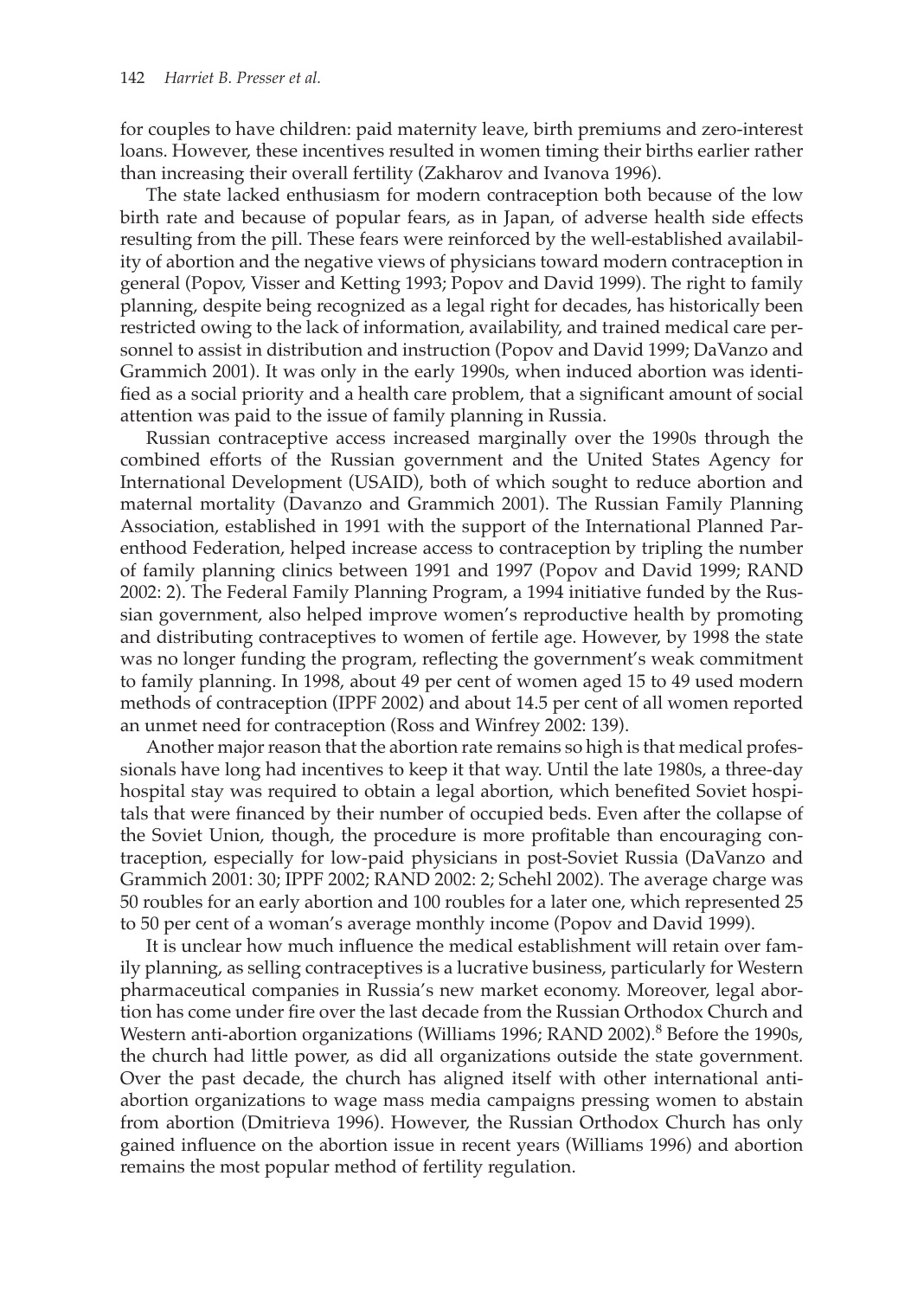## **Puerto Rico and the steady postwar fertility decline**

Puerto Rico, a commonwealth of the United States, was one of the first of the developing countries to experience a marked and steady decline in fertility, and is currently completing its first demographic transition. Between 1950 and 1977, the total fertility rate fell by 48 per cent: from 5.2 to 2.7 children per woman; by 2003 it was 1.8 (Presser 1980; United Nations 2006a). The stimulus for a fertility decline was evident shortly after World War II. Infant mortality was dropping rapidly: from 67.6 per 1,000 births in 1949 to 23.0 in 1977; by 2003 it was 9.8 (United Nations 1950, 1978, 2004). In the post-World War II period, the standard of living was rising, and the Puerto Rican economy was offering increasing employment opportunities for women in the formal sector (Presser 1973). Rapid population growth that might have resulted from the sharp decline in infant mortality was suppressed by heavy net out-migration to the mainland US.<sup>9</sup> In recent decades, the extent of out-migration and return-migration has fluctuated, depending on the economic conditions on the mainland. In 2000, the island population was 3.5 million with a net out-migration of only 130,185 in the preceding five years (US Census Bureau 2003). Marriage (consensual and legal) was being postponed as fertility began to decline (Presser 1980): the singulate mean age at marriage for women in 1990 was 23.5 (United Nations 2000).

## *The primary birth control response: female sterilization*

Although a combination of demographic factors brought about this fertility decline, the primary means was voluntary female sterilization. Indeed, Puerto Rico was the first country in the world to experience widespread practice of this contraceptive method.

In 1947–48, close to seven per cent of all ever-married women, either in consensual or legal unions, were sterilized (Hatt 1952); by 1965, the prevalence of sterilization rose to 34 per cent of all mothers aged 20 to 49 (Presser 1973). Although sterilization was widespread before oral contraception was on the market, the availability of the pill did not alter the popularity of *la operacion*. Indeed, by 1995–96 (the most recent figures available), 45 per cent of all currently married women aged 15 to 49 were sterilized and only 10 per cent were on the pill (Departamento de Salud 1997). Fewer than four per cent of husbands had vasectomies. Moreover, the trend in female sterilization was toward earlier timing, that is, when younger and with fewer children, increasing its demographic impact.

Abortion was legalized in Puerto Rico in 1973 with the Roe v. Wade decision for the US. The extent of its practice before 1973 is difficult to estimate and the figures available are undoubtedly underestimates.<sup>10</sup> Figures derived from survey data show that at least one-fourth of all Puerto Rican mothers aged 20 to 49 in 1965 had experienced one or more abortions at some prior time (Presser 1973). After legalization, the abortion rate was undoubtedly higher, although initially local laws forbidding abortion except on medical grounds were being enforced, unlike those forbidding sterilization (Presser 1980). The situation has since changed, and in 1991, the abortion rate per 1,000 women aged 15 to 44 was estimated to be 22, compared to 28 for all mainland US women (Azize-Vargas and Aviles 1997).

## *The social context*

Physicians had introduced sterilization to Puerto Rican women as early as the 1930s in the private Presbyterian Hospital in San Juan. Fertility control was the objective,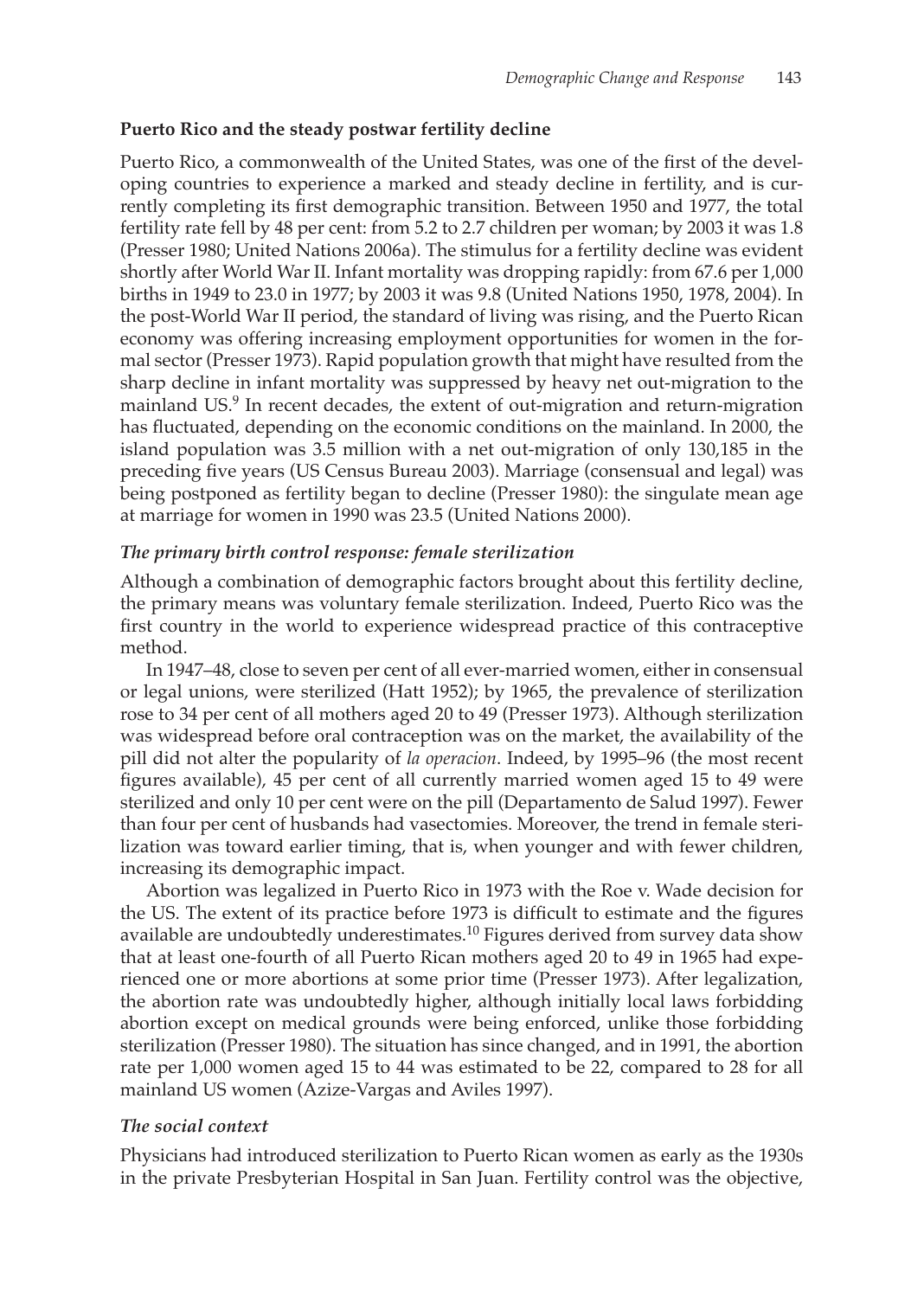even though sterilization was legal in Puerto Rico only for strictly therapeutic reasons. Many physicians reportedly felt that low-educated Puerto Ricans were generally ineffectual users of the contraceptive methods available at the time; moreover, they often saw the negative consequences of large families for the health and welfare of their patients and their families. But physician motivations in the decades ahead became financial as well as ideological; in the 1960s, women generally could not obtain sterilization in public hospitals unless their age and parity, multiplied, equalled or exceeded 120 (this '120 rule' was imposed by mainland regulations for sterilization). Consequently, since sterilizations were done immediately after the birth of a child, when it was easier to tie the Fallopian tubes, current techniques for 'interval' sterilization having not yet been developed, women who began childbearing early and wanted to stop after their second or third child had to go to private physicians and pay both for the birth of the child and for the sterilization: a cost that was often equivalent to a year's per capita income in Puerto Rico (Presser 1973). Many thousands of women were motivated to pay the cost, and physicians were clearly rewarded financially for their services.

Sterilization was not just illegal for contraceptive purposes; it was, and remains, against Catholic teaching, and about 90 per cent of Puerto Ricans are Catholic. But as Catholics, Puerto Rican women could sin only once with sterilization and be sure, even after confession, that they would not have any more children. At first, the Catholic Church was rumoured to have had a 'gentlemen's agreement' with the government, that 'if the clinics were not aggressive about their program or about case finding, the Church would not be aggressive either' (Stycos 1968). But religious opposition soon became active and the Church used the pulpit and the mass media to oppose sterilization. They hung black flags (to signify death) near private hospitals that provided sterilization, thereby identifying the locations. Church opposition actually served to popularize the method and encourage its practice (Presser 1973).

The government was eager to control population growth, and thus adopted a *laissez-faire* attitude toward the rising practice of sterilization rather than oppose it. It initially did little to promote birth control clinics on the island.<sup>11</sup> In the mid-1960s, however, the government started to provide support for such clinics in their health care centres, but referred to them as 'maternal health' or 'maternal education.' The Catholic Church agreed to allow such clinics to operate without arousing public opposition, providing that all methods, including periodic abstinence, were explained. These clinics did not offer sterilization. Its practice in government hospitals was left to the discretion of the directors of each hospital. Puerto Rico did not have an official sterilization program until 1974, but it was severely cut back in 1975 in response to opposition by leftist groups and the Catholic Church.

The principal private source of subsidized sterilizations in the 1950s and 1960s was the Family Planning Association of Puerto Rico (FPAPR), established in 1954 mostly with funding from philanthropic elites on the mainland (Ramirez de Arellano and Seipp 1983). It is estimated that the FPAPR was able to subsidize only about seven per cent of all sterilizations (Presser  $1973$ ).<sup>12</sup> Another contraceptive method promoted by FPAPR at this time was foam (Emko), donated by the Sunnan Foundation. This method had a high failure rate, and thus was not very effective either for birth spacing or termination. Presser (1980) has speculated that if sterilization had not been available, Puerto Rican women might have resorted to illegal abortion in much larger numbers; as women in other Latin American countries have done.<sup>13</sup>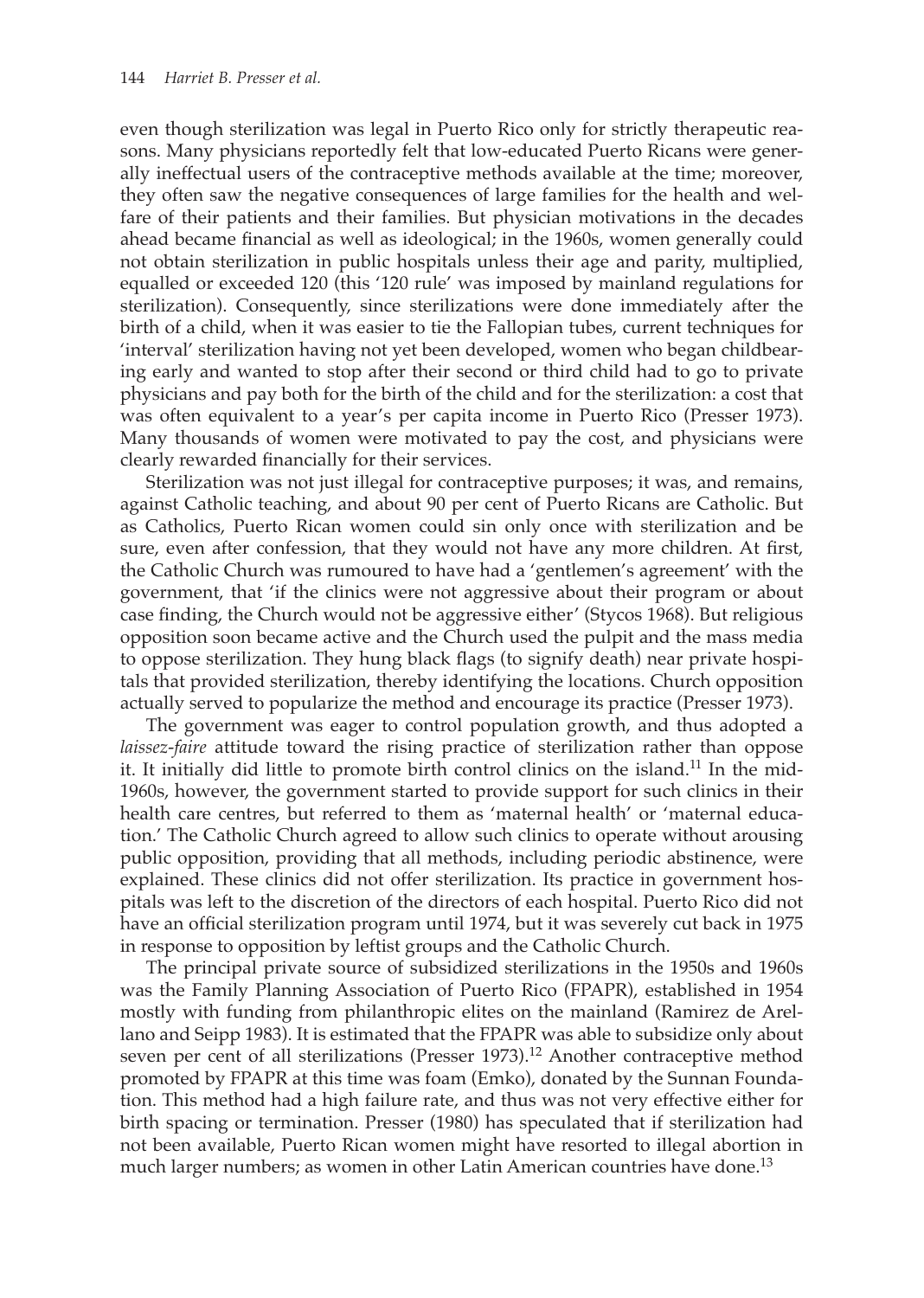Sterilization became widespread in Puerto Rico long before the second wave of feminism, and when feminist groups did emerge, they were linked with leftist organizations that used the high prevalence of sterilization to sensationalize the need for Puerto Rican independence. The sterilization of a high proportion of Puerto Rican women was not viewed as truly voluntary but as a consequence of colonial status. Similarly, leftist organizations did not initially support the legalization of abortion after Roe v. Wade, nor did emerging feminist groups. And the promotion of the pill or other contraceptive methods was seen as part of the population control establishment, and thus to be avoided.

These groups had little effect on practice. As previously noted, sterilization has become even more popular in Puerto Rico since the mid-1960s and the pill is not widely used. This persistence may be attributed largely to the fact that female sterilization in Puerto Rico, like abortion in Japan and Russia, was long institutionalized as a birth control method and women generally have been satisfied with it. But sterilization cannot be used for spacing, and thus before sterilization, or in lieu of it, many Puerto Rican women continue to rely on abortion.

#### **China's rapid fertility decline in pre-reform and post-reform periods**

China completed its first demographic transition in a dramatic fashion for a developing country in the 1970s and 1980s and is now embarking on the second. The total fertility rate dropped from 5.7 children per woman in 1970 to 2.8 in 1979, fluctuated around the replacement level in the 1980s, remained below the replacement level from 1992 (Lee and Feng 1999), and reached 1.6 in 2004 (PRB 2005). There was essentially no net emigration during this period. Infant mortality declined from 70.4 per 1000 births in 1970 to 39.4 in 1979, swung back to 50.1 in 1984 (Banister 1987), and stood at 27 in 2004 (PRB 2005). The mean age at first marriage for females rose from 20.2 in 1970 to 22.1 in 1982, and to 23.6 in 1998 (Scharping 2003).<sup>14</sup> The fertility decline coincided with rapid industrialization in the 1970s, successful economic reforms and steady growth of GNP, and rising levels of urbanization since the 1980s.

#### *The primary birth control responses: IUD, sterilization, and abortion*

Although these developments provided a favourable setting for fertility decline, it was the state's family planning intervention that was of critical importance to China's fertility transition (Wolf 1986; Lee and Feng 1999). All modern contraceptive methods were legalized in the 1950s and were available by the early 1970s (Tien 1991). China's fertility decline depended heavily on IUD insertions, followed by female sterilization**,** and then abortion if the first two methods were not used or were ineffective (Banister 1987; Tu and Smith 1995; Scharping 2003). <sup>15</sup>

There are no reliable data on contraceptive use before the 1980s. Fragmentary data indicate that IUDs outnumbered sterilization as the leading contraceptive method in the 1960s and 1970s (Banister 1987). The prevalences of IUDs and sterilization were 35 per cent and 17 per cent among married women aged 15 to 49 in 1982 (Poston 1986); in 1992, the prevalence of sterilization caught up with that of IUDs, with 35 per cent of women sterilized and 34 per cent using IUDs; by 1999 the percentage of women with IUDs rose to 41 while that of sterilized women remained at 35 per cent. Male sterilization increased modestly from seven per cent in 1982 to 10 per cent in 1992, then declined to eight per cent in 1999 (Scharping 2003). IUD acceptors were younger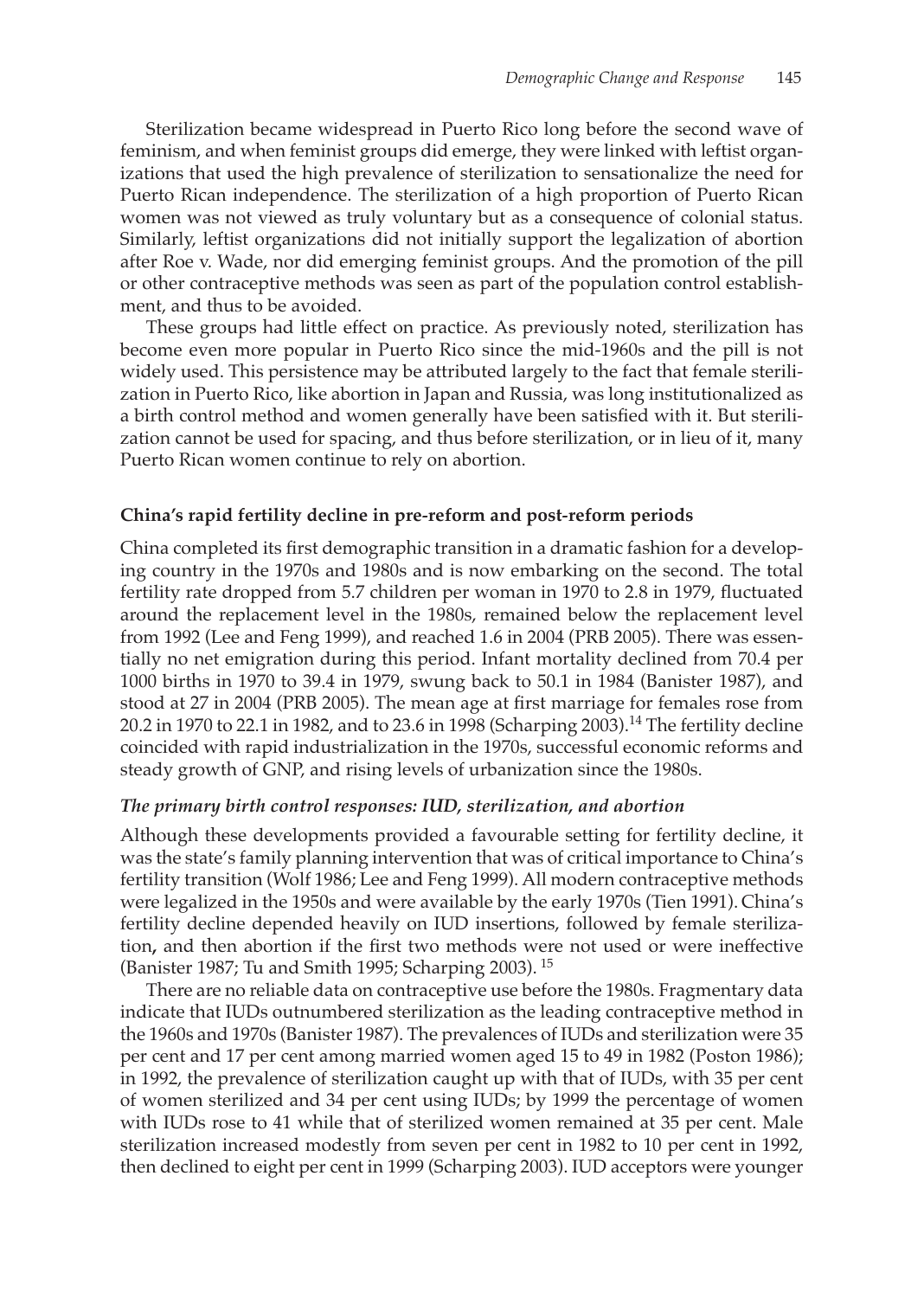and of lower parity; older women and women who had at least two children tended to use sterilization (Tien 1991; Short, Ma and Yu 2000; Wang and Altman 2002).<sup>16</sup>

Induced abortion was legalized in 1957 and has been widely practised in China since the 1970s as a 'remedial measure' for failed contraception (Banister 1987; Wang, Yan and Feng 2003). The estimated abortion rates increased from 28 abortions per 1,000 women aged 15 to 44 in 1975 to 55 in 1982 when the birth control policy was intensified (Henshaw, Singh and Hass 1999), and then decreased to 20 in 1999 (Chen 2004). A disturbing demographic issue since the mid-1980s is the spread of sexselective abortions which has contributed to increasingly abnormal sex ratios at birth in the nation as a whole (Zeng et al. 1993; Banister 2004).<sup>17</sup>

#### *The social context*

China is distinctive in relying on IUDs as one of the predominant contraceptive methods along with female sterilization. The social context promoting these methods, as well as induced abortion, can be seen in the state's birth control policy and practices, the support of the medical profession, and the lack of an independent women's movement.

China had two short-lived birth control campaigns in the 1950s and 1960s that were driven by the fear that population growth would hinder economic development (Banister 1987). During this period, fertility declined in urban areas as a result of increased access to contraceptives and abortion. But the campaign had little effect on most rural areas, which were ill-equipped to provide family planning services. By the end of the 1960s, few people in the central government doubted the importance of population control for economic development. In 1971, the first national birth control campaign began with the slogan of 'later–longer–fewer,' promoting late marriage, longer spacing, and few children. Fertility went down rapidly through the expansion of family planning programs to rural areas (Banister 1987). By the late 1970s, the government recognized that demographic momentum would fuel population growth for generations to come, and believed that such population momentum could derail China's goal of achieving modernization and prosperity (Scharping 2003). In 1979, a stringent one-child policy was launched which set the goal of limiting population to 1.2 billion by 2000.

The Chinese medical establishment, in support of the state's birth control policy, considered permanent methods as the most effective means of fertility control for a vast majority of rural and uneducated people (Tien 1991; Scharping 2003). Male and female sterilizations were promoted from the mid-1960s (Banister 1987). Despite the effort to promote vasectomy, the level of acceptance has been relatively low (Tien 1991). During the decade after 1968, millions of barefoot doctors, midwives and health aides were trained to provide IUD insertions and abortions in village clinics or homes (Banister 1987). Female sterilizations were usually done in hospitals by physicians or in villages by mobile medical teams, but the rural health system during this early period was not sufficient to provide such medical procedures widely. Unlike those of other countries in this study, the government bears the financial burden of the family planning programs, and medical professionals in China do not benefit directly from service provision (Banister 1987). In spite of the big gaps in rural medical networks evident in the 1980s, the state has shunned turning to privatization as the way out for family planning. A number of recent regulations expressly bar physicians from privately performing contraceptive surgery (Scharping 2003).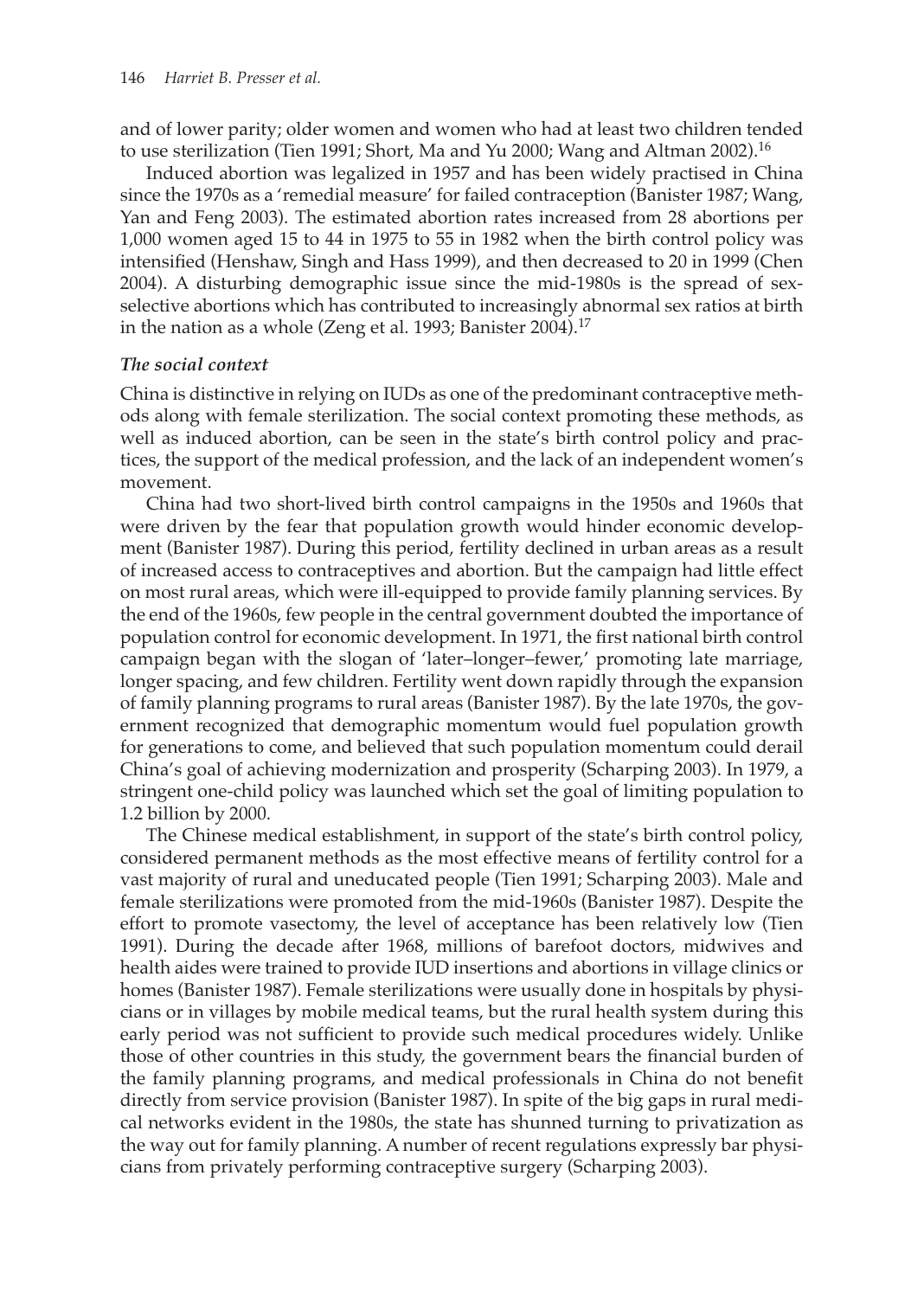By the early 1980s, the state established a set of parity-driven regulations for compulsory contraceptive use to implement the one-child policy. IUD insertion was required for women after the first birth and male or female sterilization for couples who had two or more children. Induced abortion was provided for out-of-plan pregnancies (Banister 1987).<sup>18</sup> The birth-control policy and programs encountered strong resistance from rural couples. In the absence of social security in rural areas, couples rely on grown sons for old-age support rather than daughters who usually leave their natal families after marriage. The need for old-age support, reinforced by the deep-rooted son preference, makes the goal of 'one child for each couple' untenable (Greenhalgh and Li 1995). As a result, in 1984, the state modified the policy by allowing rural couples whose first child is a girl to have a second child (White 1994). The *de facto* two-child policy stipulates at least four years' duration between the first and the second children. Accordingly, there is widespread adoption of IUDs for birth spacing, especially among women who do not have a son (Tu and Smith 1995). Despite the substantial increase of female sterilization after two special campaigns in the 1980s (Hardee-Cleaveland and Banister 1988), the IUD has been the prominent method since the late 1990s.

Induced abortion has been used as a backup method in the case of contraceptive failure. Owing to the high usage of poor-quality stainless-steel rings, one of the major causes of abortion was IUD failure (Kaufman *et al.* 1992; Wang *et al.* 2003). In 1982, 34 per cent of all abortions were the result of such failure (Kaufman 1993). By 1992, steel rings still accounted for about 90 per cent of the IUDs. The ban on steel rings and the introduction of copper devices have reduced the problem of high failure rates to some extent (Scharping 2003; WHO 2003). It is not clear whether the recent decrease in abortion rates, noted earlier, reflects the introduction of quality-ofcare family planning programs or results from incomplete reporting of medical and private-sector abortions (Henshaw *et al.* 1999).

The high incidence of sex-selective abortions since the mid-1980s, while linked to a strong son preference and the birth control policy and made possible by the availability of modern technology, is enhanced by the interests of profit-driven medical professionals (Zeng *et al*. 1993; Croll 2000; Chu 2001). Although sex identification was strictly banned, the increasing privatization of rural healthcare systems since the 1980s – which are distinct from state-run family planning systems – made it difficult for the government to police it. The lack of local funding for health services encouraged the misuse of 'ultrasound B' machines because the profits can be used to finance such services and also supplement the incomes of private medical practitioners (Croll 2000). Driven by material incentives and private connections, even medical professionals in public hospitals provided prenatal sex determination (Chu 2001).

Because of the lack of an independent voice of the state-led women's movement, mainstream women's groups played a limited role in promoting women's reproductive health and rights (Greenhalgh 2001). In fact, in many rural areas, the local government relied on grassroots women's organizations to implement the family planning program. After 1995, the mainstream women's movement called for a campaign against sex-selective abortion and, more broadly, an end to discrimination against girls through legal protection and community intervention (Croll 2000). However, the ratio of males to females at birth continues to rise in recent years and it remains to be seen whether the involvement of the mainstream women's organizations in this issue will effectively improve girls' survival in the long run (Banister 2004).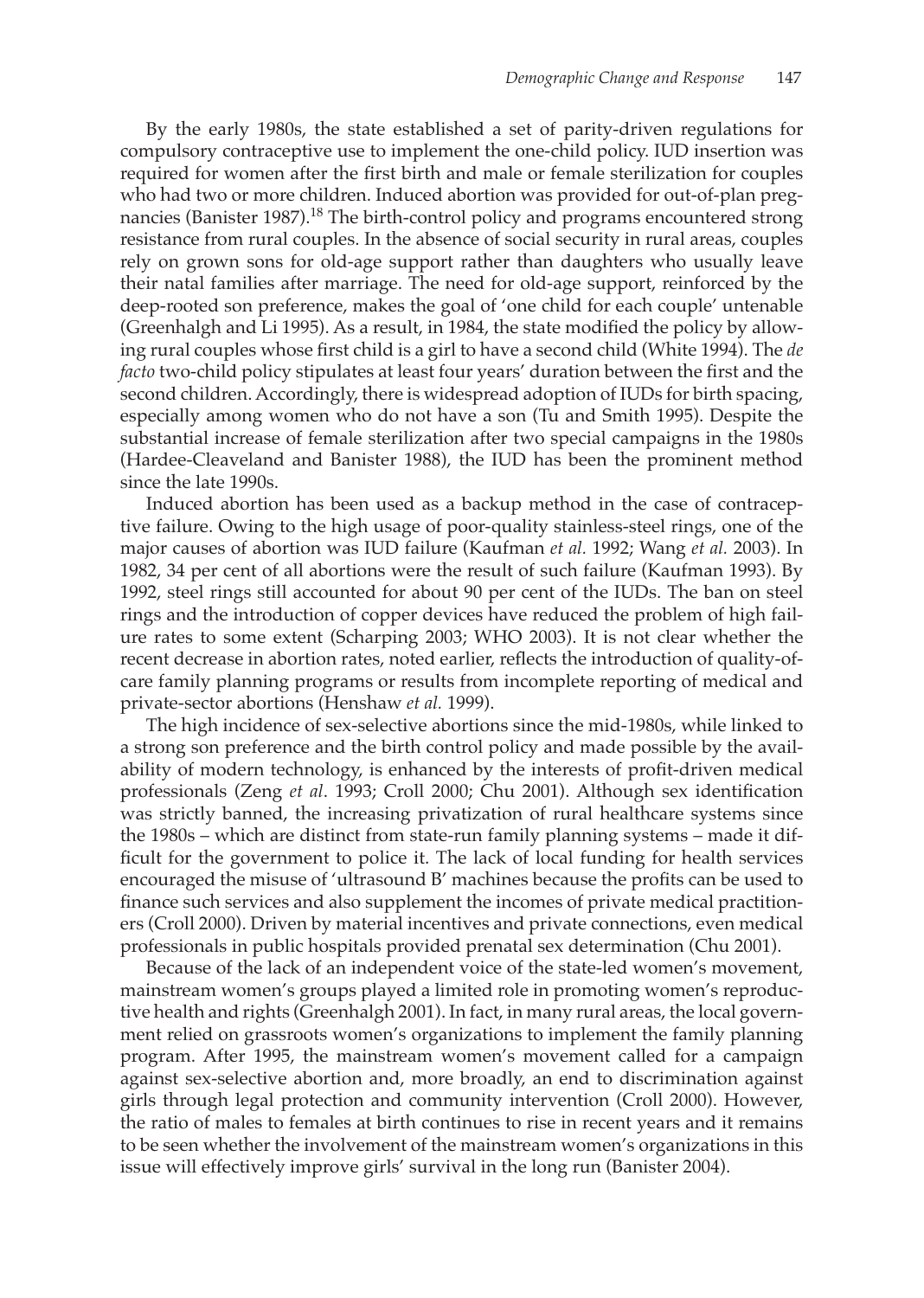## **India's steady fertility decline during increased economic growth**

Despite being the first developing country to launch an official family planning initiative in 1952 when the total fertility rate was 6.0, India's fertility decline has been slow, and the country is still undergoing its first demographic transition. The greatest decrease in the total fertility rate was during the 1980s (from 4.5 in 1981 to 3.6 in 1991), a decade characterized by increased economic growth, reaching 3.1 children per woman in 2001 (IIPS 1995).<sup>19</sup> Net migration has been negligible during this period. Infant mortality declined steadily from 122.0 per 1000 births in 1978 to 72.5 in 1991 and 58.0 in 2004 (United Nations 1982; Haub and Sharma 2006). The singulate mean age at marriage for females has been increasing: 18.4 years in 1981, 19.3 in 1991, and 19.7 in 1998–99 (Das and Dey 1998; IIPS 2001).

## *The predominant birth control response: sterilization*

Sterilization, particularly female sterilization, was the major contributor to India's fertility decline during the 1980s (Desai 1998; Visaria 2000). Although the method had been available since 1952, the pendulum swung from an emphasis on female to male and then back to female sterilization over the next few decades, reflecting programmatic changes (Srinivasan 1995; Presser 1970). <sup>20</sup> In 1992–93, 27 per cent of currently married women between the ages of 15 and 49 were sterilized, an increase from 20 per cent in 1980; of these, 82 per cent did not use any method of contraception before sterilization (Ross 1992; IIPS 1995)**.** The practice of vasectomy was small (3%), as was the pill  $(1\%)$ , IUDs and condoms  $(2\%$  each) or any of the traditional methods  $(4\%)$ . It was the vast numbers of lower-class women who relied on female sterilization, whereas upper-class women used spacing methods such as IUDs, periodic abstinence, or withdrawal (Rele, Kapoor and Khan 1989; Basu 2005). The demographic impact of sterilization was reduced by its late timing, but during the 1980s it was enhanced by the fact that acceptors became younger, a drop from 30.3 years in 1981 to 28.7 in 1991, and were of lower parity, from 3.6 to 3.1 children (Gupta *et al*. 1996).

Induced abortion was legalized in 1971 for maternal health purposes, to be performed free of charge in government-approved institutions by authorized physicians only (Balakrishnan 1994). The official rate has fluctuated slightly over the decades: 0.8 abortions per 1000 women in 1975, 2.5 in 1980, 3.3 in 1990, and 2.7 in 1996 (Henshaw *et al*. 1999); but unofficial estimates of induced abortions, legal and illegal, are predicted to be about two to five times higher (Chhabra and Nuna 1994).<sup>21</sup> In particular, there is large underreporting of sex-selective abortions and premarital abortions that are carried out in the private sector.

## *The social context*

Antinatalist state policy, the medical community, and leading international population organizations endorsed sterilization as well as induced abortion (Bose 1995).

Sterilization was not the state's principal response to the fertility problem in the early years of the family planning movement because of the medical complications and the high costs involved; besides, medical doctors were not trained to perform the operation. Other spacing methods ranging from periodic abstinence to IUDs were preferred (Visaria and Chari 1998; Harkavy 1995). However, when faced with droughts in 1965 and 1967, economic stagnation, the increased probability of infant survival, and an impending 'population explosion', the state sought to reduce the population growth permanently through non-reversible-method-specific steriliza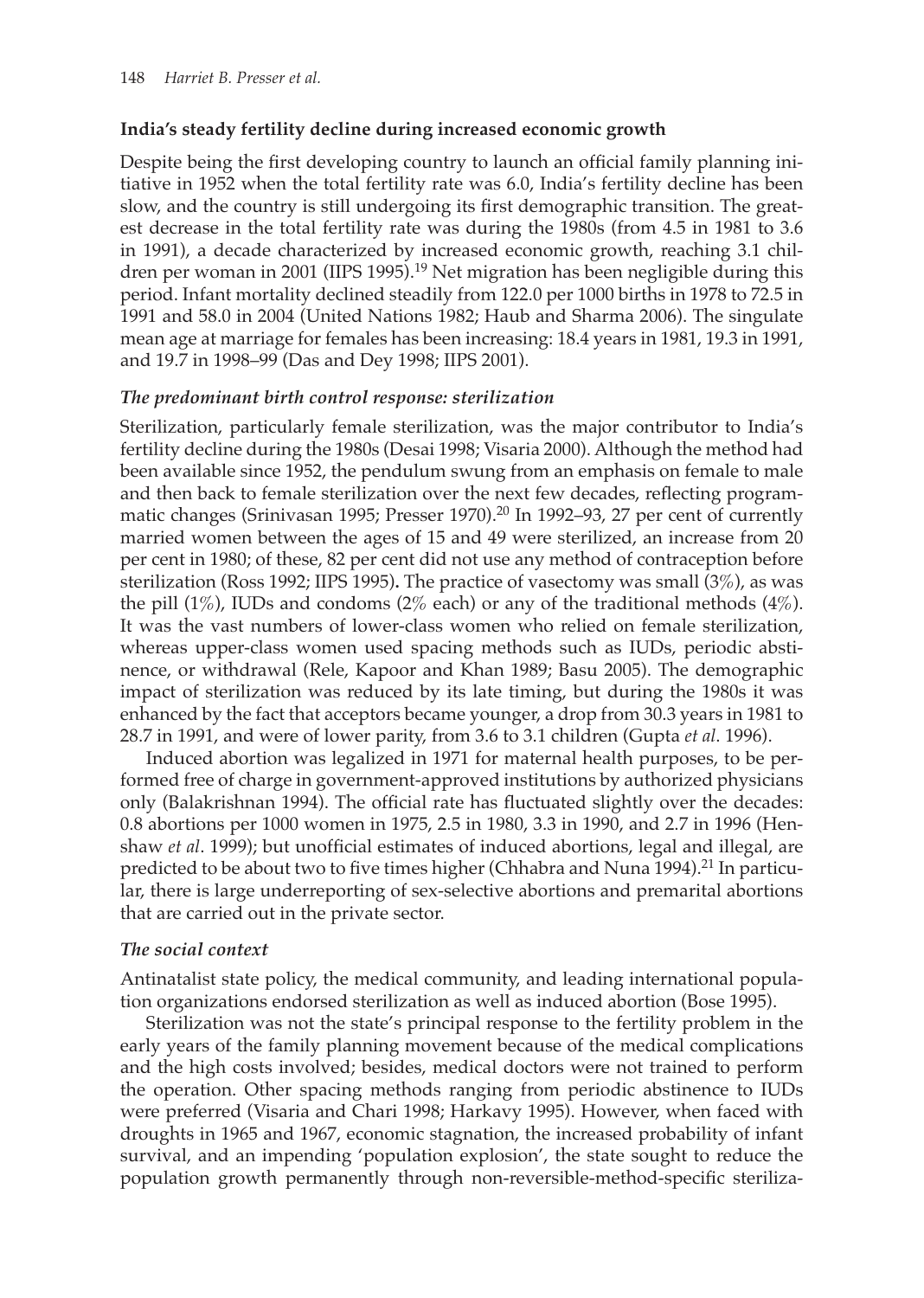tion targets (Harkavy 1995).<sup>22</sup> The Indian medical establishment enthusiastically supported the state's decision because, as in the case of Puerto Rico, it saw sterilization as an effective recourse for a disproportionately illiterate and rural society that could not fully understand or correctly use other sophisticated modern methods, but whose fertility needed to be controlled (Bahadur 1977; Bose 1995). Also, disillusionment with complicated Western spacing methods such as pills and IUDs that required constant use, monitoring, and infrastructure, and were not sensitive to local Indian conditions such as the lack of water, sanitation, lighting and privacy, further promoted sterilization (Minkler 1977; Harkavy 1995). 23

After a chaotic experience with vasectomy during the 1970s that entailed both coercion and incentives, the re-elected Congress government refocused from men to women as a demographic target group (Visaria 2000). Female sterilization, particularly among rural women, rose steadily through the 1980s and became the dominant birth control method (Desai 1998).<sup>24</sup> The shift to women has been attributed to the introduction of laparoscopic ligation which was quick, did not require general anaesthesia or a stay in hospital, and was safe even under camp conditions, compared to postpartum sterilization; men's increased reluctance to get sterilized after the Emergency experience was also significant (Srinivasan 1995). Physicians benefited greatly from the change in focus from male to female sterilization because of the higher fees for the latter operation (Bose 1995; Hartmann 1995); contrary to those in Japan, they did not have high monetary gains from prescribing government-subsidized pills.

The demographic impact of induced abortion in India seems to have been slight, unlike the situation in Japan and Russia, although sex-selective abortions may be contributing to its effect (Retherford and Roy 2003).<sup>25</sup> The 1971 Medical Termination of Pregnancy Act significantly broadened the legal indications for abortion after more than a century of its being banned by the Indian Penal System (Act No. 45 of 1860), unless medically advised to save a woman's life. Thereafter, abortions could also be performed in cases of foetal diseases and deformities, economic deprivation, rape and incest, as well as grave physical and mental injury to a woman due to contraceptive failure. Physicians, along with the population establishment, were avid supporters of the Act because of professional interests in lowering the birth rate and reducing the adverse effects of unsafe and illegal abortions on women's health (Balakrishnan 1994).

In 1975, the All India Institute of Medical Sciences introduced amniocentesis in order to detect prenatal genetic abnormalities; this, however, was increasingly misused to identify and abort female foetuses. Between 1977 and 1985, the state, at the behest of the Indian Council of Medical Research, passed three orders prohibiting the use of amniocentesis for sex determination purposes in government hospitals (Balakrishnan 1994). Banning led to commercialization because, as in the case of sterilization, the medical profession had much to gain financially, especially in a society that believes that a son is necessary for a family (Bose 1995). Thus, as in the case of China, with modern technology, sex-selective abortion has been used to terminate large numbers of unwanted female foetuses. This is evident from the skewed sex ratios at birth in some Indian states, ranging from 105 boys:100 girls in Tamil Nadu to 129:100 in Punjab, and in the country overall (113:100) in 2001–2003 (Balakrishnan 1994; Haub and Sharma 2006).

Several individuals and non-governmental women's groups, such as the Stree Shakti Sanghatna, objected to the human rights violation evident within the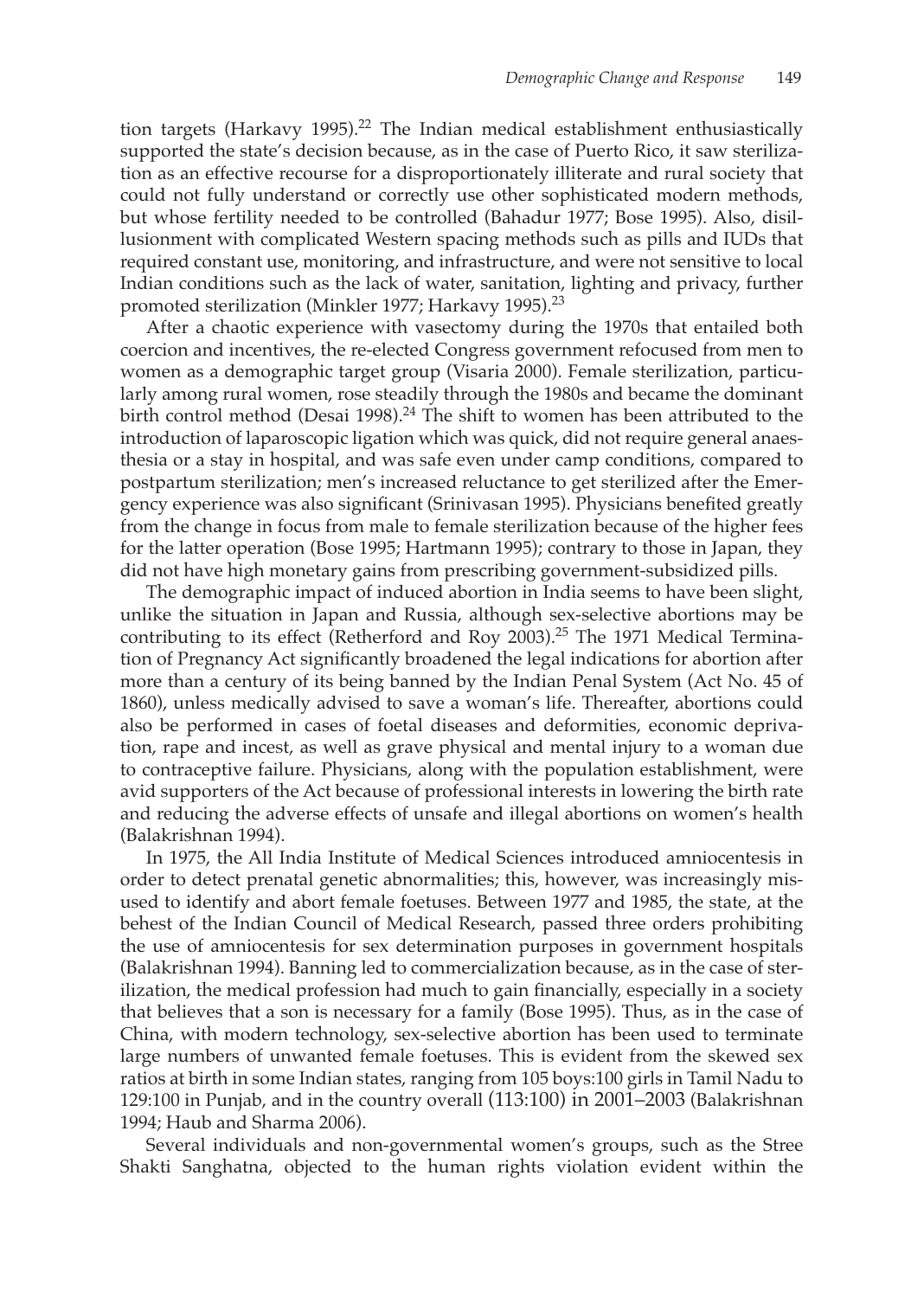government-sponsored family planning program and its emphasis on sterilization, clinical trials of new contraceptive technologies, and poor quality of care, but often with little success (Calman 1992; Gandhi and Shah 1992). In the 1980s, feminists saw the promotion of injectables such as Depo Provera, Net-en, and Quinacrine, the pill, or implants like Norplant, as violations of proper ethical propositions or as subversive and hegemonic acts perpetrated by a colluding state, the international population establishment, and Western countries (Ravindram 1993; Ray and Basu 1999). In the case of sex-selective abortion, after years of demonstrations against government apathy and tolerance, the Forum Against Sex Determination and Sex Pre-selection, a broad-based coalition of women's groups, civil-liberties groups, and health organizations created in 1984, was successful in getting the procedure banned in the state of Maharashtra in 1987 and across India in 1994. However, some loopholes in the MTP Act remain, and proscriptions of this procedure have made the tests costlier as they go underground (Balakrishnan 1994).

Finally, religion has not emerged as an impediment in the practice or legalization of birth control, although Kingsley Davis argued that 'opposition to birth control in India and Pakistan may … be expected on both religious [Hindu and Islamic] and moral grounds' (Davis 1951: 229). Hinduism preaches *ahimsa* (non-injury), *kismet* (fate), and the cycle of *karma* (the law of cause and effect), powerful doctrines that could discourage the use of sterilization and abortion. However, Fagley argues: 'there is enough flexibility in the Eastern faiths for modern reformers to put forward the case for scientific methods of family planning' (Fagley 1967: 81, quoted in Presser 1970: 20). It is only as recently as 2001 that religious heads have rallied against sexselective abortion, but not against the practice of abortion or sterilization.

#### **Cameroon at the start of the transition**

Cameroon is the least developed country discussed in this paper with the lowest per capita GDP, highest fertility, and weakest governmental and civil society infrastructure for promoting a national population policy. During the 1990s, Cameroon's total fertility rate decreased from 5.8 in 1991 to 5.0 children in 2004 despite financial crisis and no decreases in infant mortality (Balépa, Fotso and Barrère 1992; Endeley 2001; ORC Macro 2005; INS and ORC Macro 2005). Marriage is nearly universal, although age at first union has increased from 16.5 in 1991 to 17.6 in 2004 (ORC Macro 2005). Despite continued high fertility, Cameroon has virtually no net-migration (United Nations 2001).

#### *The minimal birth control response*

Recent trends in contraceptive use contributed to the recent decline in fertility; nonetheless, contraceptive use remains low. Among married women, current use of any method increased from 16.1 per cent in 1991, to 19.3 per cent in 1998, to 26.1 per cent in 2004 (Balépa *et al.* 1992; INS and ORC Macro 2005). Periodic abstinence is the most common method of family planning currently used, particularly among unmarried sexually active women. In 2004, 65 per cent of sexually active unmarried women aged 15–19 years and 77 per cent of unmarried women aged 20–24 reported that they had ever used periodic abstinence. Condom use, which also provides protection from HIV, is a secondary method of family planning: 7.6 per cent of married women report current use and 31.9 per cent of all women report ever use (INS and ORC Macro 2005).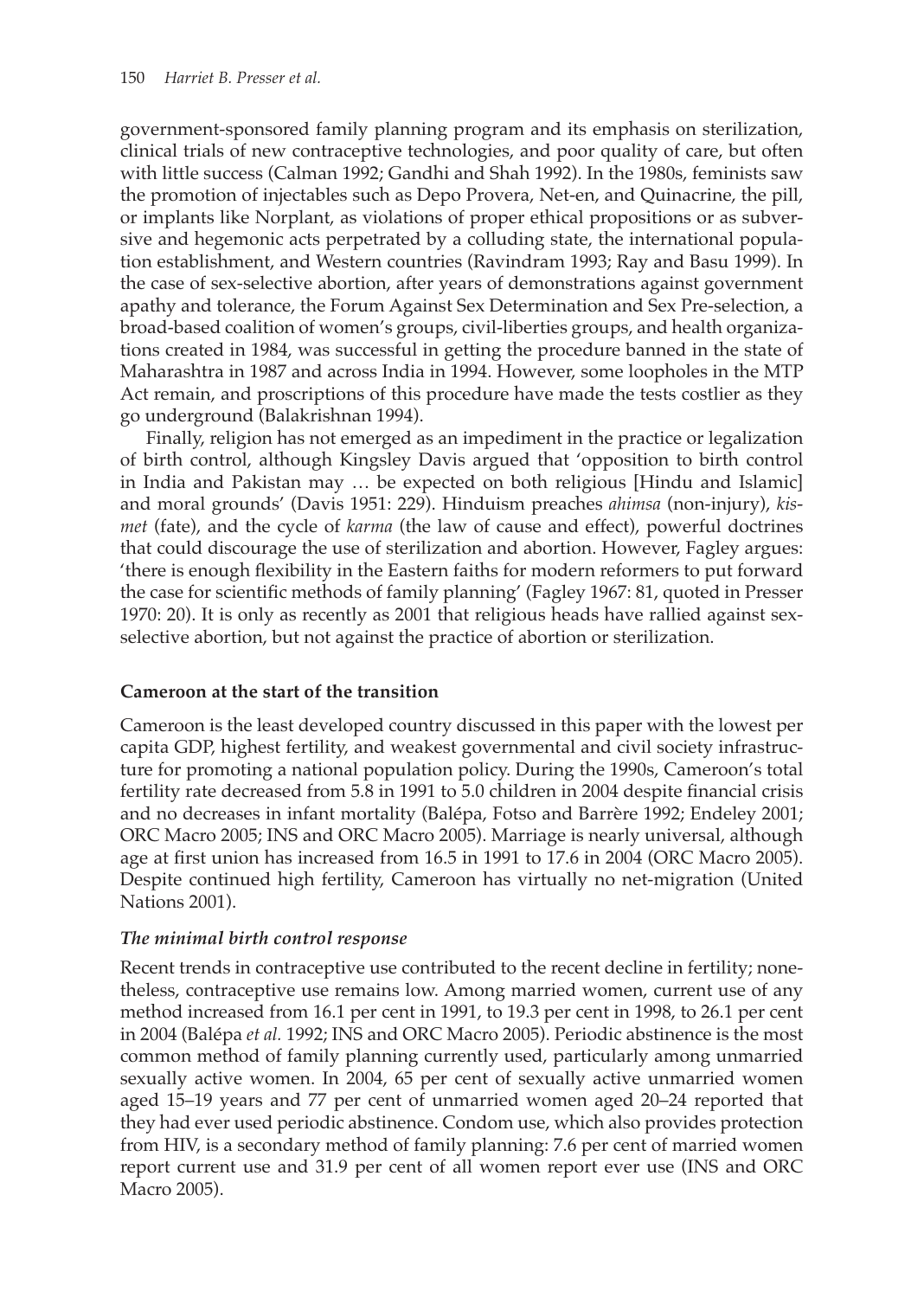To understand the social context at this early stage of the demographic transition, it is relevant to consider factors that support sustained high fertility as well as those that encourage lower fertility.

#### *The social context*

As a former colony, Cameroon has a family planning movement which has been influenced by a combination of colonial, domestic, and international policies. In the mid-1980s Cameroon entered into Structural Adjustment Programs (SAPs) administered by the World Bank. SAPs cut excesses in the national budget, which led to reduced funding for national health (UN 2000). By 2000, most of the funding for reproductive health services came from international donors (Tantchou and Wilson 2000).

Despite historically being pronatalist, the Cameroonian government currently sees the population growth rate as too high and is implementing interventions to slow the growth rate (Tantchou and Wilson 2000; Population Reference Bureau 2002). Contraception was illegal in Cameroon from 1920 until 1980 (Center for Reproductive Law 1999). In 1992 the government population policy set out to promote responsible parenting, to reduce adolescent pregnancy, and to reduce unwanted pregnancy (Elvire Beleoken, Nfon Priso and Nfon Priso 2000). By 1996, contraceptives were listed as an essential drug under the national health system (Tantchou and Wilson 2000). The government of Cameroon currently has less than five per cent of the national budget allocated for health activities, one aspect of which is family planning (Tantchou and Wilson 2000).

A large proportion of Cameroonian education has been provided through missionaries (Kirk 1996; Robertson 1986), giving institutionalized religion, and Catholicism in particular, a major role in the socialization of children into family life, and, more importantly family planning. The Catholic Church does not approve of artificial birth control and teaches periodic abstinence in Cameroonian schools (Johnson-Hanks 2002). The low uptake of modern contraception and the continued use of 'traditional' methods, such as periodic abstinence, even among the highly educated, are consistent with the Church's sanction on contraception.

Cameroon has an estimated HIV prevalence rate of 5.5 per cent for adults aged 15 to 49 as measured from the 2004 Demographic and Health Survey (INS and ORC Macro 2005). HIV prevalence is highest among women in their prime reproductive years, increasing sharply from 2.2 per cent among women aged 15 to 19 to 10.3 per cent among women aged 25 to 29. Finally, 5.1 per cent of the couples for whom HIV data were available were serodiscordant (ORC Macro 2005). The promotion of condoms as a dual method, one that prevents both pregnancy and HIV transmission, may be important in the later stages of Cameroon's fertility transition given the level of serodiscordance in the population. Consistent with this promotion and despite rejection from the Catholic Church, the percentage of women who had ever used condoms increased from 8.8 in 1991 to 31.9 in 2004 (ORC Macro 2005).

Little official information is available about the role of abortion in Cameroon's fertility decline because both the sale of abortive agents and written information on abortion are illegal (Center for Reproductive Law 1999). While abortion is not available upon request, the law allows exceptions: the procedure is permitted to save women's lives, to preserve mental or physical health, and in the case of rape or incest. Illegal abortions occur and often are performed by untrained practitioners using chemicals obtained at local pharmacies (Johnson-Hanks 2000). The total crude abortion rate has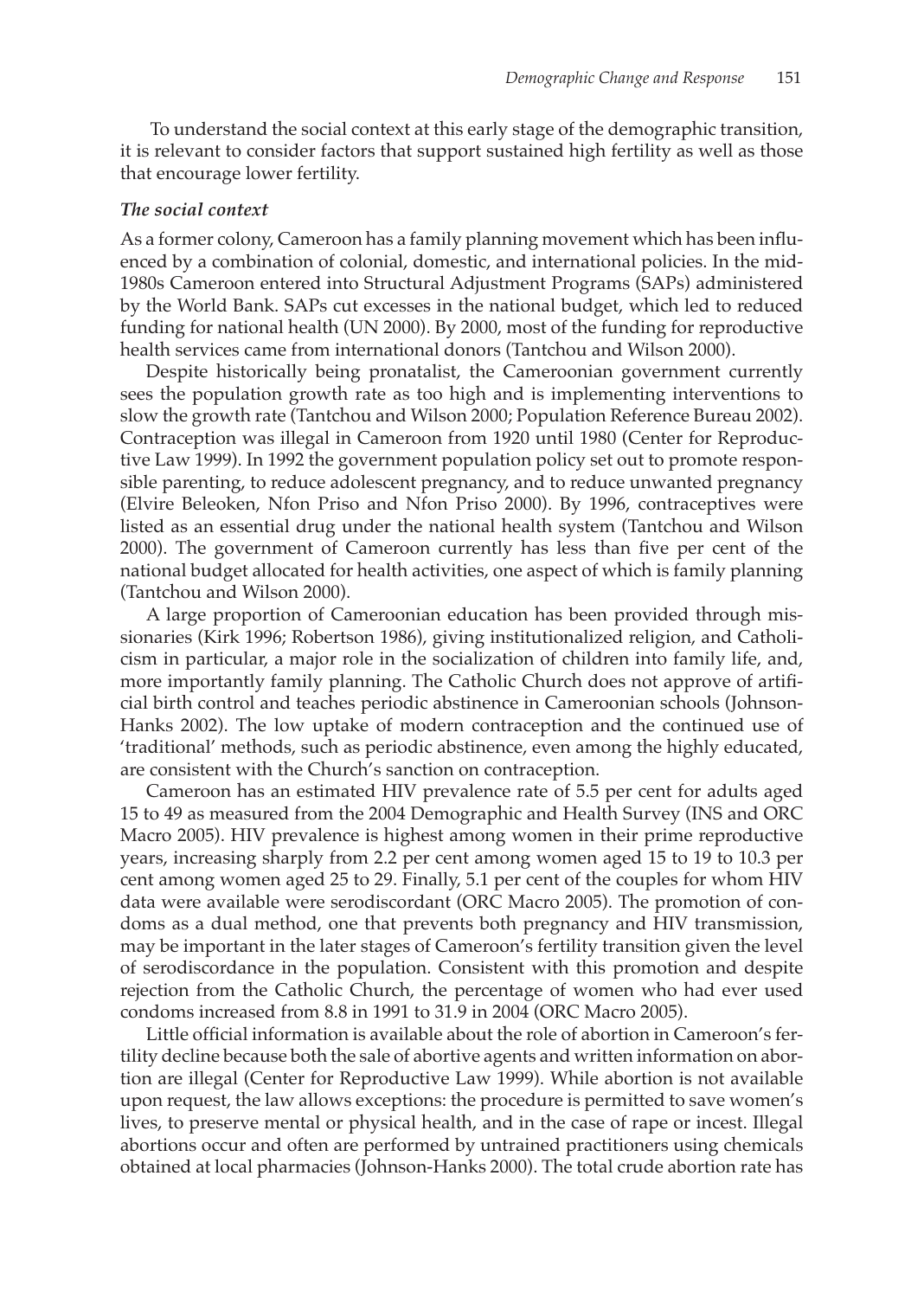been estimated to be at least 19 per thousand woman-years of life (Johnson-Hanks 2000). It appears that there is a sequence of birth control methods in Cameroon: most women who had abortions reported that they resort to abortion after contraceptive failures (Johnson-Hanks 2000). This suggests that the common practice of periodic abstinence, promoted by the church and government, may be a factor in the high rate of abortion and abortion-related injuries in Cameroon.

Sterilization was legalized in 1997, although strictly regulated. In order for a woman to be eligible for sterilization she has to be over 35, have more than five children, her partner must consent, and she has to wait the mandatory period ( Center for Reproductive Law 1999). Sterilization remains rare in Cameroon with only 0.9 per cent of married women aged 15 to 49 reporting female sterilization (INS and ORC Macro 2005).

There is little consensus as to what effect the AIDS epidemic will have on fertility rates in sub-Saharan Africa. An increase in infant mortality in countries with generalized epidemics is probably due to HIV (Hill *et al.* 2001). Cameroon has experienced an increase in infant mortality from 64.3 deaths per 1000 live births in 1991 to 77.0 in 1998, remaining high, at 74.1 per 1000 in 2004 (Balépa *et al.* 1992; Fotso *et al.* 1999; ORC Macro 2005). Parental perceptions of high infant and child mortality tend to result in insurance behaviour that causes fertility to be higher than when child survival is greater (Cohen and Montgomery 1998). However, there is yet to be any evidence of replacement or insurance effects for families who have lost children through HIV, or of how these effects may vary by a country's stage in the fertility transition. On the other hand, there is evidence that women who are HIV-positive experience lower fertility (Lee *et al*. 2000; Terceira *et al*. 2003).

The medical establishment and the women's movement had little effect on fertility and contraceptive use in Cameroon. Women's participation in the national family planning movement was probably limited because women's groups were focused on other issues: obtaining needed clinics, better water systems, health education, and literacy classes (Chilver 1992). However, these basic needs have yet to be met. While Western feminists may argue that freedom from unwanted pregnancy is also a basic need, in certain social contexts the benefit from having children may still outweigh the costs of childrearing (Calvès and Meekers 1997).

#### **Summary and conclusions**

In sum, we found the following for each of the countries.

In Japan, the legalization of abortion soon after World War II and the strong support of the medical profession were critical contextual factors facilitating a rapid decline in fertility. With abortion as an accessible and widely used backup to condom use, the need for sterilization or the pill (when it became available) was not essential for an effective antinatalist state policy. Physician support was enhanced by the fact that doctors profited by providing abortions. In the 1970s, a new religious group opposed abortion, which, in turn, generated opposition from pro-abortion women's groups, but neither faction was significant in promoting alternative methods of birth control. Indeed, women's groups were initially opposed to oral contraception. Despite the recent legalization of the low-dose pill, abortion and condom use remain the predominant birth control methods. The Japanese government is no longer antinatalist; rather it is concerned about the very low level of fertility and the resulting aging of the population (Hewitt 2003).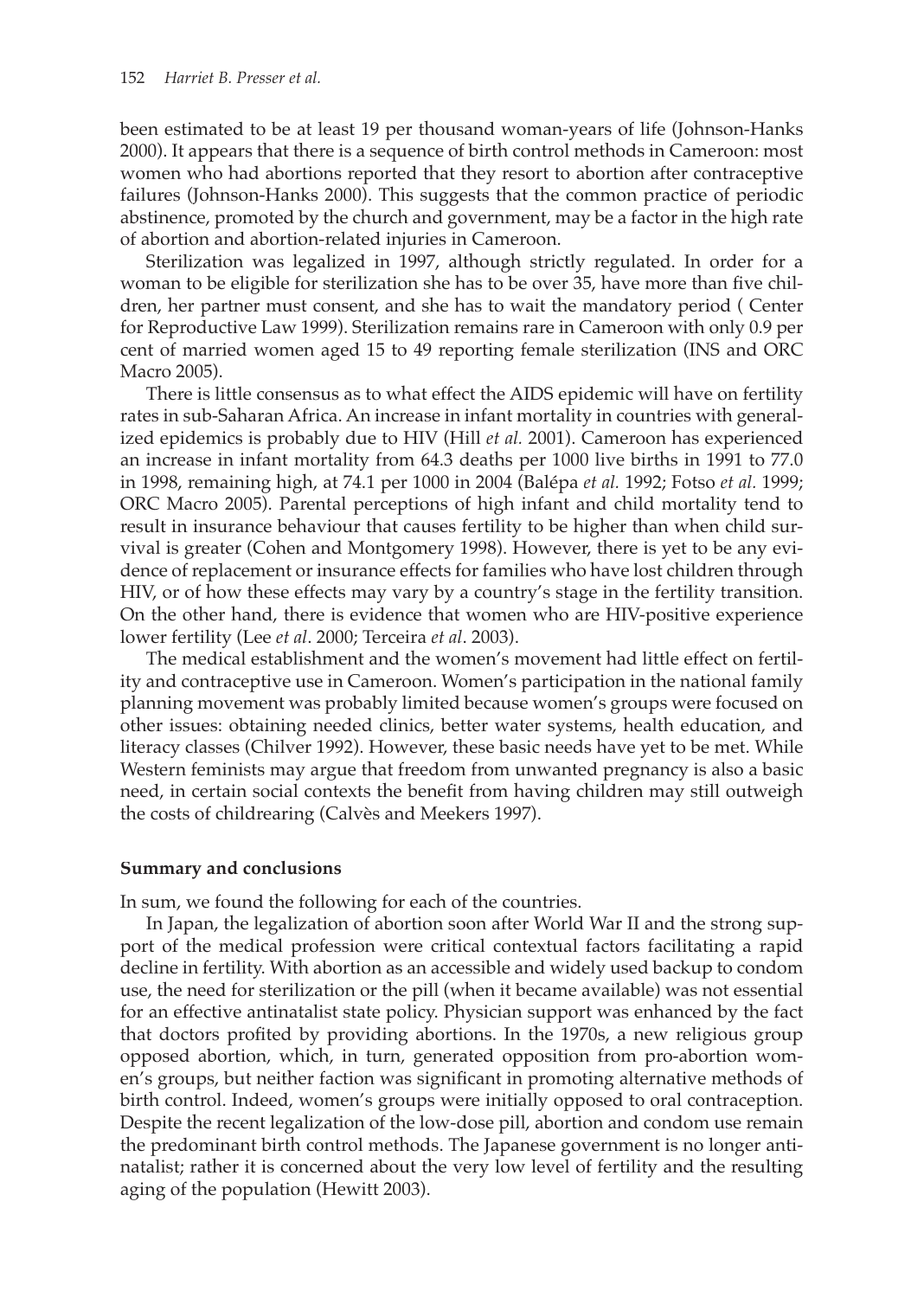Much as in Japan, Russia's early state policy legalizing abortion and strong support of the medical profession were significant factors in the widespread practice of abortion. By the 1990s, Russia was experiencing below-replacement fertility, with high levels of both abortion and IUD use. During this decade, family planning programs and availability of modern methods of contraception increased, reducing the abortion rate. International pharmaceutical companies exploiting Russia's market system may be contributing to the increasing use of the pill. Religious opposition to abortion is also growing, but financial incentives associated with abortion persist for the medical community. While the abortion rate may be declining in Russia, it remains one of the highest in the world.

Whereas Japan and Russia did not have to contend with religious opposition to birth control, and particularly sterilization, this was not the case for Puerto Rico, a predominantly Catholic country. Yet the Puerto Rican post-World War II experience demonstrates that when women are highly motivated to control fertility, with improved employment opportunities, and the only effective method available is female sterilization, introduced by physicians practising in private hospitals with a *laissez-faire* government policy, religious views can take second place to economic aspirations. Physicians profited substantially from privately performed postpartum sterilizations, which had many restrictions in public hospitals. Feminist and leftist organizations committed to independence were opposed to sterilization, yet did little to promote other birth control methods. Today, even with the availability of the pill and the legalization of abortion, female sterilization has been institutionalized as the predominant method of choice, contributing to Puerto Rico's current replacement level of fertility.

With regard to China, several contextual factors account for the primacy of IUDs, sterilization, and abortion that brought about China's dramatic fertility decline over the past three decades, now below replacement. The state's birth control policy, still operative, stands out as the most important. This policy heavily relies on the sequential use of IUDs and sterilization, with abortion as a 'remedial measure' in case of contraceptive failure. The spread of sex-selective abortion is sustained by profit-seeking medical professionals. The mainstream women's groups have strong concern about sex selection, but they do little in advocating women's reproductive rights and choice, given that such groups are state-controlled. Religion has no effect on state policy.

India, like Puerto Rico, relied on sterilization as the primary birth control method. The antinatalist state and the medical profession endorsed the use of sterilization to permanently reduce population growth and family size. In the 1980s, when fertility decline was most rapid, the state's family planning program aggressively practised female sterilization, after previously promoting male sterilization. Abortion, initially legalized to serve as a spacing method, has also become a means of achieving sex preference, resulting in greater discrimination against females. Although religious and women's groups have opposed sex-selective abortion, they have been less vocal against sterilization over the decades. India's current fertility level is still above replacement.

Cameroon has the highest fertility among the countries considered, just entering the first demographic transition. It is the only country in this study that has a high HIV prevalence rate. It remains to be seen how this will affect the nature of the transition. The predominant method of controlling fertility is periodic abstinence (the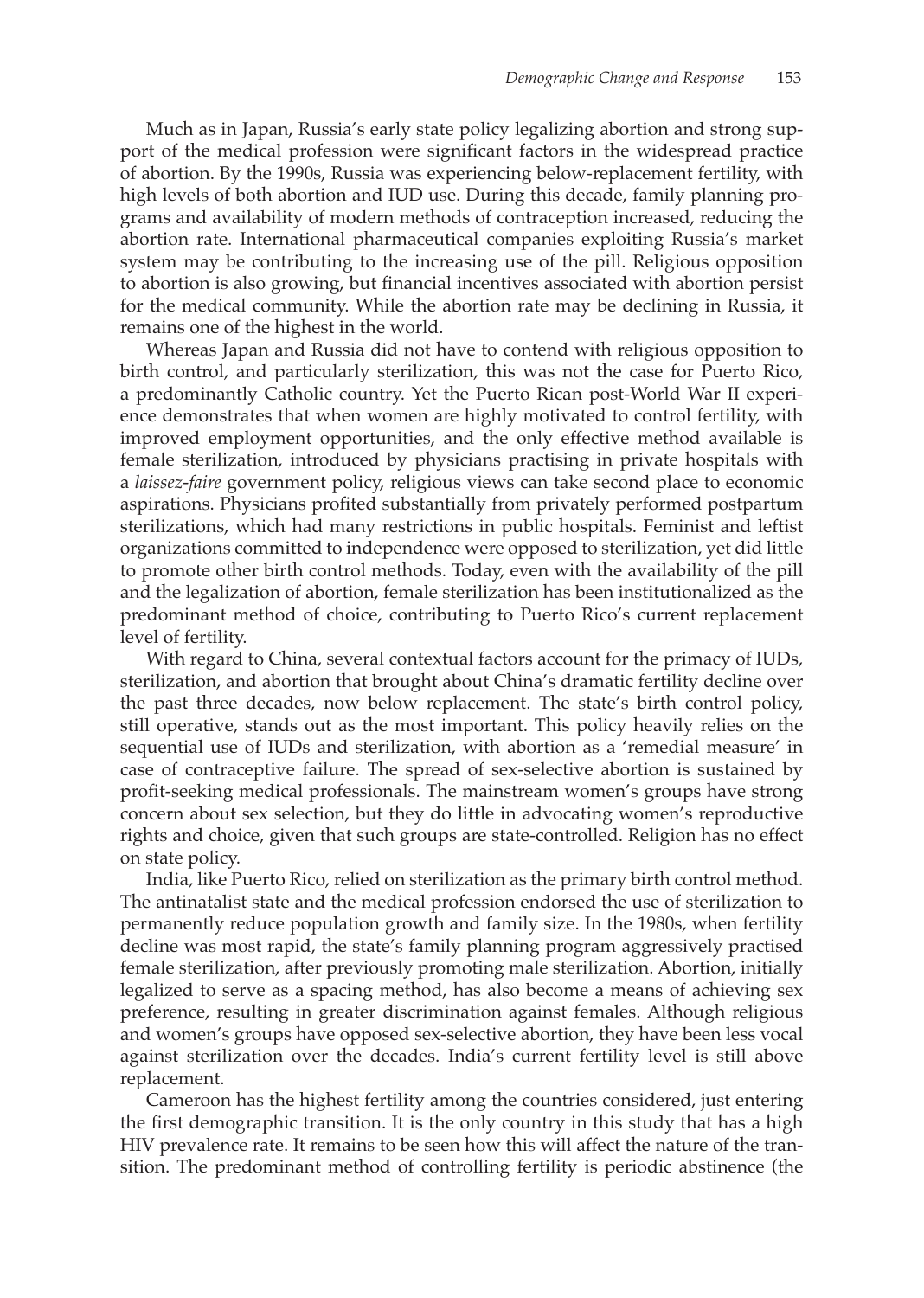rhythm method), which is promoted by the Catholic Church but provides no protection against HIV transmission. The Catholic Church's negative response to condom promotion serves to keep transmission of HIV and fertility higher than if condoms were acceptable to the Church, whereas the adoption of abstinence or condom use by individuals to reduce the risk of HIV serves to lower fertility. Further, there is no indication whether there will be a fertility response to the increasing mortality.

Two distinct stories emerge from these case studies. One is the multifaceted nature of the social context that supports the predominance of certain birth control methods that bring about fertility decline, even when operative under different economic situations and for highly centralized as well as decentralized societies. Second, even though social contexts are by definition country-specific, the case studies suggest some overriding similarities.

First, we have seen that despite the variation in economic, political and demographic contexts and the different time periods, all five countries that have undergone at least moderate fertility decline relied on medical procedures as their primary methods: abortion, IUD and sterilization. 26 This fact clearly means that the effort to reduce fertility in these countries had the strong support of the medical establishment: the physicians. While this connection is not surprising, the reason for such support is often overlooked. Physicians in general may have been ideologically sympathetic to promoting birth control, but they were also responding to significant financial incentives. The importance of such incentives is consistent with what Martine (1996) has reported for Brazil, with its high prevalence of sterilization and Caesarean deliveries, jointly performed to the financial benefit of physicians.<sup>27</sup>

Second, for medical methods to be widely and effectively practised to significantly control fertility at low levels, state support is essential, even if, as in Puerto Rico, it is informal support with a *laissez-faire* approach, relying heavily on private funding. The incentives for initial state support in most of these countries, whether for abortion, sterilization, or the IUD, is the desire to reduce the country's fertility; the primary official rationale for Russia was that this would liberate women, consistent with the state's need for women in the labour force.

What factors are suggested by these case studies as relevant in determining whether countries rely on a particular medical method, alone or in combination with other methods? We have seen that in Puerto Rico and India sterilization was favoured as an effective birth control method at the time of the first demographic transition. It was a one-time procedure that was viewed as highly appropriate for uneducated women (and men, when promoted in India), and with the support of the medical profession, could be done without effective religious opposition even in a Catholic country (as in Puerto Rico). It is not, however, a method that can be used for spacing, and thus its demographic effectiveness is very sensitive to the age and parity of those sterilized; it was more effective in Puerto Rico than in India because of earlier timing.

Abortion, in contrast to sterilization, can be used effectively to postpone childbearing and for birth spacing. When Japan and Russia adopted this method before the availability of modern methods of contraception, namely the pill, it was hard to promote modern contraceptives, unless incentives for physicians were maintained. An 'abortion culture' became pervasive. In China and India, abortion for sex selection is a new dimension of its practice, but also sustained by the financial incentives to physicians and others in the medical community.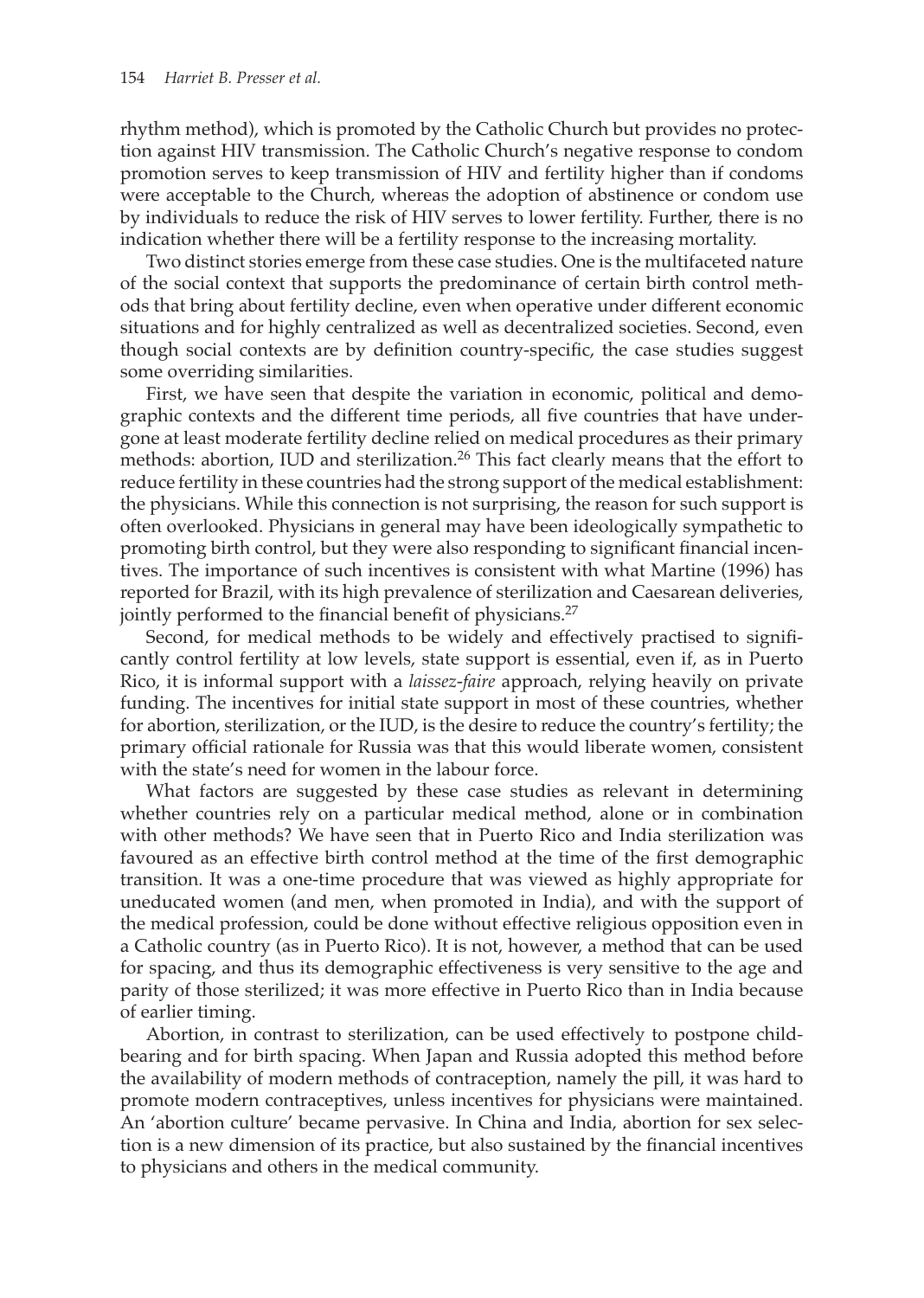The IUD is one of the predominant methods in the two socialist states, Russia and China. It is a highly effective method that allows for spacing. India experimented with the method, but the medical professionals' dislike for the method, with its many complications in the absence of an adequate infrastructure, resulted in campaigns against it (Srinivasan 1995). Other countries, Puerto Rico and Japan, had culturally institutionalized sterilization and abortion respectively into their societies before the IUD was available. This is relevant as well with regard to pill use, particularly in Japan. The experience of all five countries lends support to Potter's (1999) thesis of path dependency: that a momentum develops against changing from the birth control methods initially introduced regardless of the availability of more advantageous options. In all countries except Cameroon, this momentum is reinforced when the medical community directly benefits financially from the status quo. In Cameroon, the momentum for using a 'traditional' method is reinforced by the support of the Catholic Church and the association of the method with an honourable and modern identity (Johnson-Hanks 2002).

For all countries under study in this paper, the role of women's groups in generating social support for specific methods of birth control is not strong, even though there are substantial differences in the organization, independence, and strength of women's movements in these countries. Nor has religious opposition been strong enough to constrain the practice of methods for any of the countries except Cameroon, which is early in the demographic transition, and in economic crisis. In terms of crisis, the Cameroon experience has some parallels to that of Russia, although the high prevalence of HIV in Cameroon paints an even more tragic picture. Private support of family planning through international agencies is of some help to these countries, but does not come near filling the great need. Moreover, the 'population establishment' of today is not as well financed as in the past to provide support, public or private, for population programs in high-fertility countries.

To conclude, these case studies generate interest in further elaboration of Kingsley Davis's thesis of change and response, delving more systematically into the multifaceted nature of the social context that helps to explain which set of multifaceted birth control responses occur in various countries and why. Our sample of countries is not internationally representative and our generalizations are specific to the countries studied. A broader comparative analysis, one that expands on the contextual factors as well as the countries and includes counter examples to the experiences we have discussed, should help us to develop a better theory of change and response that rigorously considers the relationships between contextual factors and the proximate determinants of fertility. Davis's multifaceted responses could well entail multifaceted societal explanations.

#### **Acknowledgments**

Revision of a paper presented at the Annual Meeting of the American Sociological Association, San Francisco, August 2004. We gratefully acknowledge the support of the William and Flora Hewlett Foundation for graduate fellowship support for Klein and Parashar. We are indebted to Jessica Shedd for her assistance in preparing the section on Japan. We also thank Henry David, Tim Heleniak, Azumi Tsuge and the anonymous reviewers of this journal for their helpful comments.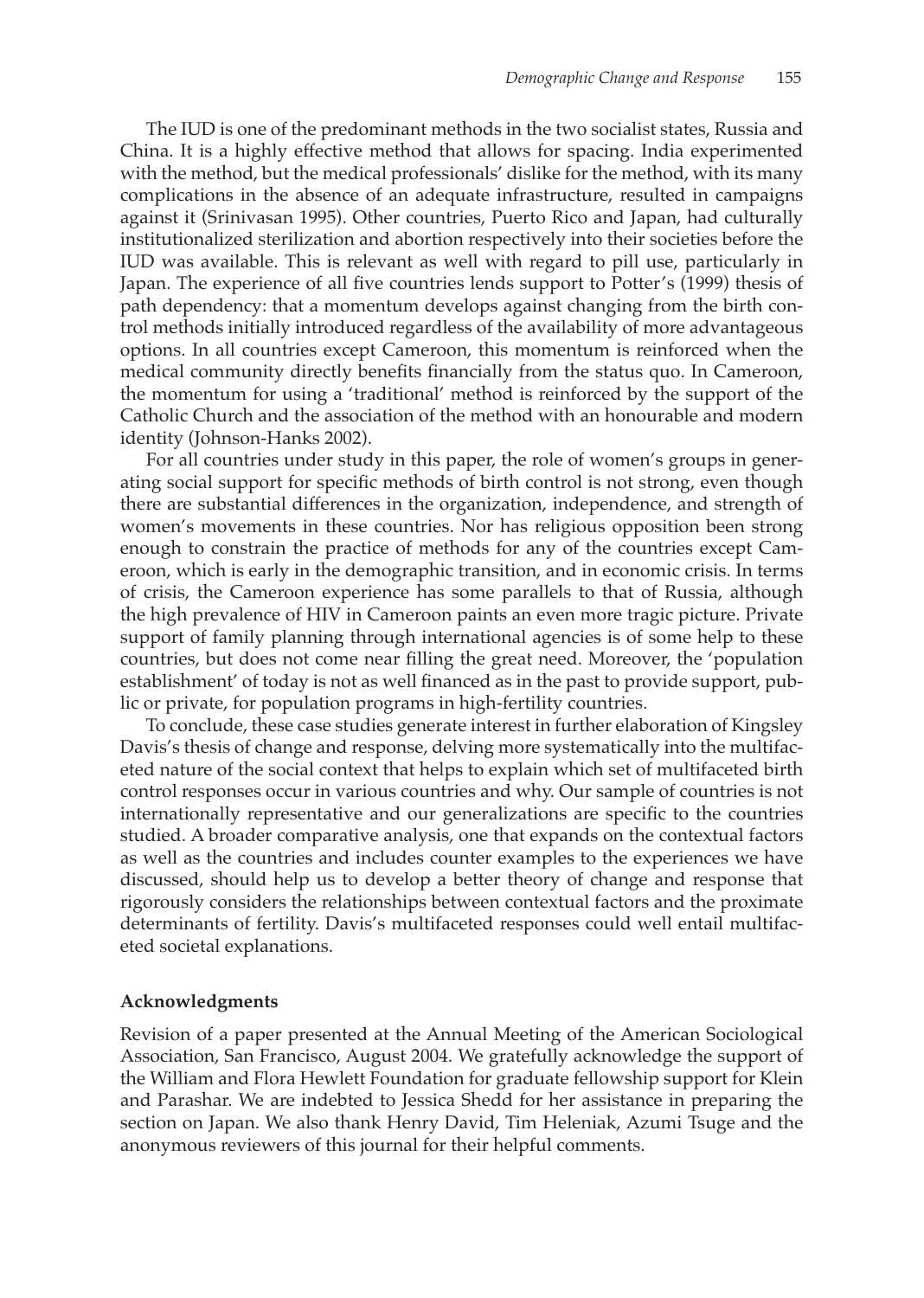#### **Notes**

- 1 Bulatao's (1989) framework for contraceptive choice, which deals with goals, competence, access, and evaluation, is essentially an individual-choice framework and gives relatively little attention to societal factors such as state policy and the medical establishment.
- 2 An HIV epidemic is defined as a generalized epidemic when 5 per cent or more of women attending urban antenatal clinics are infected (World Bank 1997).
- 3 Official statistics on abortion in Japan are known to be incomplete. Muramatsu (1974) has estimated it to be about three times higher than actually reported. Underreporting by physicians is attributed both to their avoidance of income tax payments and to protecting women's confidentiality (Goto *et al*. 2000).
- 4 It has been argued that 'Japanese couples' extensive reliance on condoms results largely from the unavailability of other methods, in a cultural context of embarrassment and passivity toward contraception' (Coleman 1981: 29).
- 5 In Japan this group is called *Nihon Bosei Hogo I Kyokai* or *Nichibo* for short.
- 6 In 1972, a proposed revision was to delete the economic reasons clause but allow abortion if the foetus was suspected of having a serious mental or physical defect. This revision was sponsored by a new religious group called *Seicho no ie* (Home of Life) and conservative members of the Liberal Democratic Party. In 1982, the economic reasons clause again came under fire. However, this time it did not mention 'fetal disability'. Ogino (2004: 11) notes: 'It is rumored that there was close contact between Seicho no ie and the Moral Majority and the Pro-Life movement in the United States'. The problematic nature of the Eugenic Protection Law was brought to international attention in 1994 at the United Nations ICPD, and as a result, in 1996 all clauses referring to people with disabilities were removed and the name of the law changed to the Maternal Protection Law (Ogino 2004).
- 7 Until 1998, net migration compensated for about half of the natural decrease, but migration has slowed in recent years and now does little to offset Russia's population decline (Heleniak 2001)**.**
- 8 Although Russia's abortion regulations are still permissive, in 2003 Russia increased restrictions on abortion for the first time since the 1950s.
- 9 Migration rates are hard to estimate among Puerto Ricans, since they are US citizens and can freely move from the island to the mainland, and back, without going through immigration. But it is estimated that between 1940 and 1960, the outflow of population was equal to the potential growth of the island's population as a result of fertility (Hernandez Alvarez 1967). Return migration in more recent decades has been substantial; indeed, the flow in both directions fluctuates with economic conditions on the mainland.
- 10 Before Roe v Wade, many women from the mainland US went to Puerto Rico for an illegal abortion, especially after Cuba was no longer an option; this illegal activity was highly profitable to abortionists who charged much higher fees to mainlanders (de Arellano and Siepp 1983).
- 11 Field experiments with the contraceptive pill and the IUD were conducted in Puerto Rico in the late 1950s and early 1960s, before their availability for commercial use. Although several thousand women participated in these experiments, they did not constitute a large proportion of the total population (Presser 1973).
- 12 The FPAPR was charged a group rate for sterilizations that it referred to hospitals: \$75 for each female sterilization and \$15 for each male sterilization. This was very low compared to the individual rates charged by physicians; in 1967, one hospital reported a fee of \$135 for sterilization alone and \$190 for sterilization and delivery (the most common procedure), plus the physician's fee. Over a third of the sterilizations the FPAPR subsidized between 1956 and 1966 were male sterilizations, promoted by a physician who tried to persuade couples initially asking for female sterilization to instead opt for male sterilization, largely because it was a simpler procedure and cost less (Presser 1973).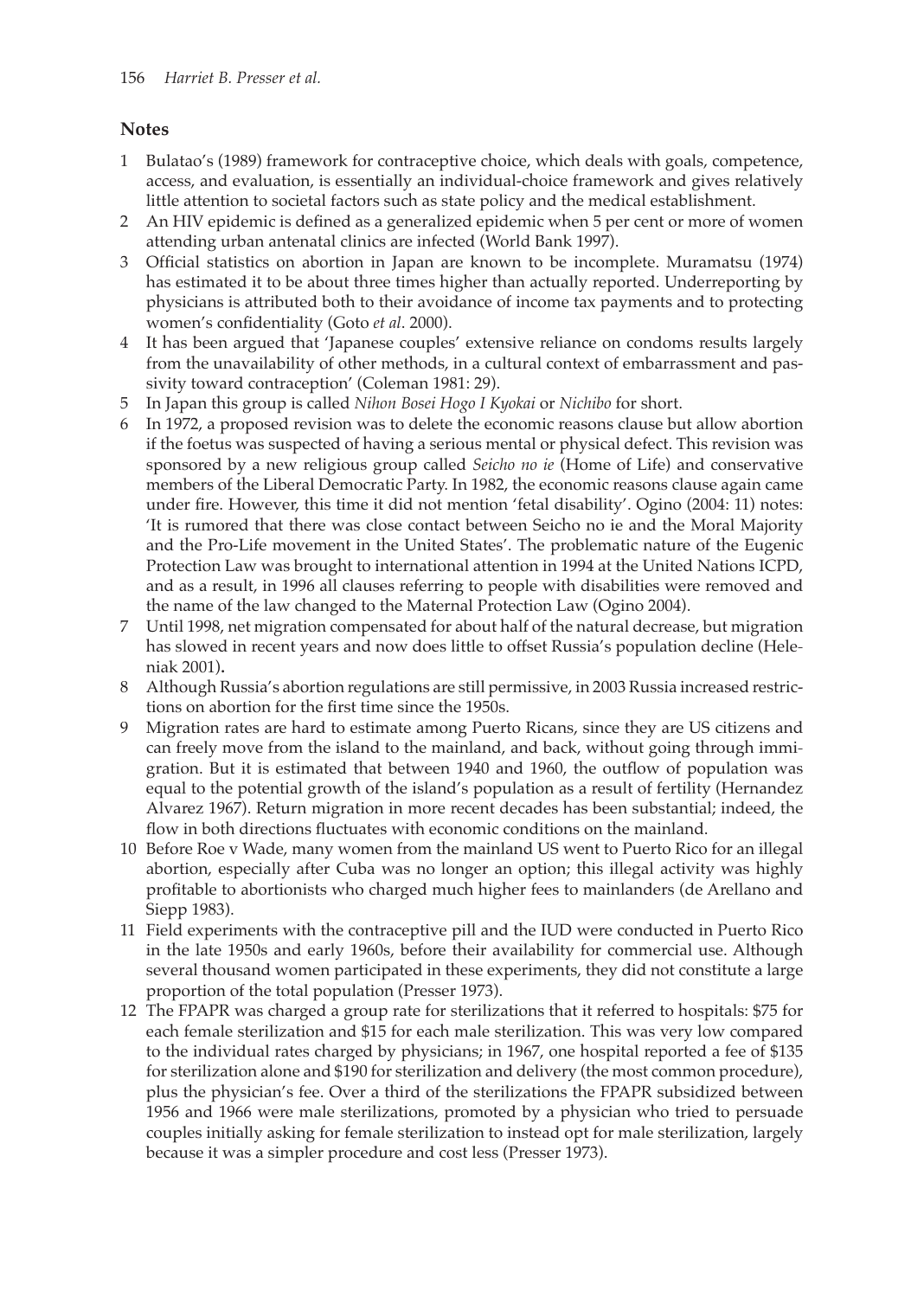- 13 In contrast to the history of birth control in Puerto Rico, efforts to promote large-scale emigration of Puerto Ricans from the island to the mainland, to constrain population growth, did not receive significant opposition. 'Operation Bootstrap,' which began in 1947**,** was strongly supported by both the Puerto Rican and mainland US governments, and the world experienced for the first time vast mass migration by air, often paid for in instalments and without ideological concerns. Yet one of the lessons learned in this regard is that migration is reversible (Hernandez Alvarez 1967), and poverty remains pervasive in Puerto Rico.
- 14 Delaying marriage is an important element of the national family planning policy and China's fertility decline, especially during the period of the later–longer–fewer policy started in 1971 (Lee and Feng 1999; Banister 1987).
- 15 Despite the availability of modern contraceptive methods other than IUD and sterilization, they have not been widely used. The prevalence of oral pills and injectables was 5.9 per cent, and of condoms 1.4 per cent, in 1982; 3.1 per cent and 1.5 per cent in 1992; 2.3 per cent and 3.5 per cent in 1999 (Scharping 2003).
- 16 In 1992, prevalence of sterilization among married women was 7.6 per cent for age group 20–24, 26.2 per cent for age group 25–29, 40.4 per cent for age group 30–34, and about 50 per cent for age group 35–44 (Scharping 2003).
- 17 The estimated sex ratio at birth in China was close to normal from the 1960s to the early 1980s and increased rapidly thereafter: 108.5 males per 100 females in 1981 (Zeng *et al*. 1993), 111.8 in 1990, and 117.8 in 2000 (Banister 2004; Chu 2001). It rose progressively at higher-order births: in 2000, the sex ratio for first births was 107, but it increased markedly to 152 for second births and 160 for third births (Banister 2004).
- 18 Couples have been required to obtain official permission from local family planning officials for pregnancies and births. Unauthorized pregnancies or births have been considered 'out-of-plan' (Banister 1987).
- 19 However, regional differences, rural–urban well as southern–northern, persist (Kurian 2000). For example, in 1992–93, the total fertility rate of southern states ranged between 2.1 and 3.1 children per woman of reproductive age, while that for northern states was between 4.3 and 5.5 (IIPS 1995).
- 20 As a percentage of total sterilizations, female sterilization was particularly high during the late 1950s, but dropped in the 1960s when the government shifted its focus to vasectomy (90 per cent of all sterilizations in 1967–68) and introduced the IUD and pill (Presser 1970). From the 1980s, the trend again reversed, with almost 90 per cent of all sterilizations being performed on women. During 1980–89, the use of other non-terminal methods increased negligibly, while the use of male sterilization declined (Pathak, Feeney, and Luther 1998; IIPS 1995).
- 21 In 1991–92, out of the approximately 6.7 million induced abortions, only 600,000 were legally performed within the public health system (Chhabra and Nuna 1994).
- 22 Starting in 1966, the newly-created Department of Family Planning in New Delhi decided on contraceptive-specific targets of sterilizations, IUD insertions, and condom users (and later oral pills), which were then relayed through several channels to the grassroots workers at the subcentre level. Contraceptive acceptors were given incentive payments. Supervisors at successive levels monitored the achievement of these targets in order to judge the success of the program (Panandiker and Umashankar 1994).
- 23 By the end of the 1960s, the Indian government became disillusioned with massive programs designed and financed by foreign donors and implemented by foreign advisors (Minkler 1977). It also cooled its relations with the United States after President Nixon tilted US policy toward Pakistan in the 1965 Indo-Pakistan war. Thus, using the watchword of 'self-reliance,' Indian Prime Minister Indira Gandhi ordered USAID to close its population office in New Delhi on 1 January 1973, thus temporarily reducing access to other modern methods (Harkavy 1995).
- 24 Sterilization, part of the 'cafeteria' approach, is far from a non-directed alternative. Three other birth control methods are available under the family planning program: IUDs,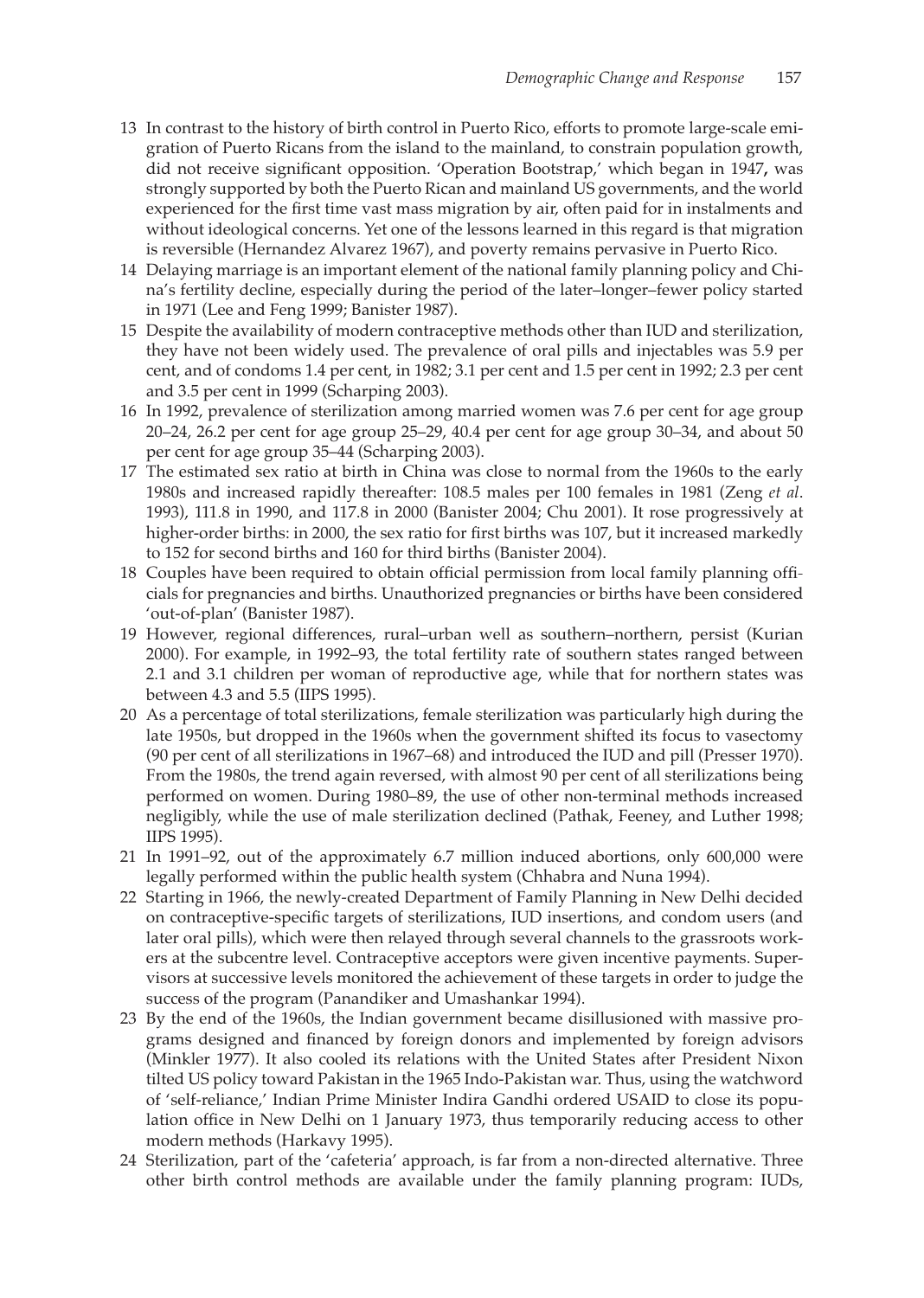condoms, and oral pills. Traditional and natural methods were not a part of the government campaign. A Program of Social Marketing of Oral Pills was initiated in 1987, but has not become popular.

- 25 There has been no assessment of the extent to which future births that are male substitute for the aborting of female foetuses.
- 26 Again, these countries were not chosen to be representative of all countries or even a subset; rather they reflect the authors' special interests in them and we have put them together for comparative analysis.
- 27 Brazilian physicians receive substantially more for Caesareans than for natural childbirth, and to encourage this option in publicly-subsidized hospitals and clinics, provide free sterilization, which is not covered by the public health system (Martine 1996).

## **References**

- Avdeev, Alexander. 2001. The extent of the fertility decline in Russia: is the one-child family here to stay? Paper presented at IUSSP Seminar on International Perspectives on Low Fertility: Trends, Theories and Policies, Tokyo, 21–23 March .
- Avdeev, Alexander and Alain Monnier. 2000. Marriage in Russia: a complex phenomenon poorly understood. *Population: An English Selection* 12: 7–50.
- Avdeev, Alexander and I. Troitskaia. 1999. New features in abortion dynamics in Russia in the 1990s. Paper presented at European Population Conference, The Hague, 30 August – 3 September. <http://dmo.econ.msu.ru/demografia/Demographie/Fecondite/avdeev\_ EAPS99.pdf>. Accessed: 8 May 2006.
- Azize-Vargas, Yamila and Louis A. Aviles. 1997. Abortion in Puerto Rico: the limits of colonial legality. *Reproductive Health Matters* 9: 56–65.
- Bahadur, K.P. 1977. *Population Crisis in India*. New Delhi: National Publishing House.
- Balakrishnan, R. 1994. The social context of sex selection and the politics of abortion in India. Pp. 266–283 in G. Sen and R.C. Snow (eds.), *Power and Decision: The Social Control of Reproduction*. Boston: Harvard University Press.
- Balépa, Martin, Médard Fotso and Bernard Barrère. 1992. *Enquête Démographique et de Santé, Cameroun 1991*. Columbia MD: Direction Nationale du Deuxième Recensement Général de la Population et de l'Habitat [Cameroun] and Macro International Inc.
- Banister, J. 1987. *China's Changing Population*. Stanford CA: Stanford University Press.
- Banister, J. 2004. Shortage of girls in China today. *Journal of Population Research* 21(1): 19–45.
- Basu, Alaka Malwade. 2005. Ultramodern contraception: social class and family planning in India. *Asian Population Studies* 1(3): 303–323.
- Bose, A. 1995. The family welfare program in India: changing paradigm. Pp. 1–29 in H.M. Mathur (ed.), *The Family Welfare Program in India*. New Delhi: Vikas Publishing House.
- Bulatao, R.A. 1989. Toward a framework for understanding contraceptive method. Pp. 277– 304 in R.A. Bulatao *et al*. (eds), *Choosing a Contraceptive: Method Choice in Asia and the United States.* Boulder: Westview Press.
- Bulatao, R.A., J.A. Palmore and S.A. Ward (eds). 1989. *Choosing a Contraceptive: Method Choice in Asia and the United States.* Boulder: Westview Press.
- Calman, L.J. 1992. *Toward Empowerment: Women and Movement Politics in India.* Boulder: Westview Press.
- Calvès, Anne E. and Dominique Meekers. 1997. The advantages of having many children for women in formal and informal unions in Cameroon. *Journal of Comparative Family Studies* 30(2): 617–639.
- Center for Reproductive Law and Policy and Association of Women Jurists of Cameroon. 1999. *Women's Reproductive Rights in Cameroon: A Shadow Report*. New York: Center for Reproductive Law and Policy.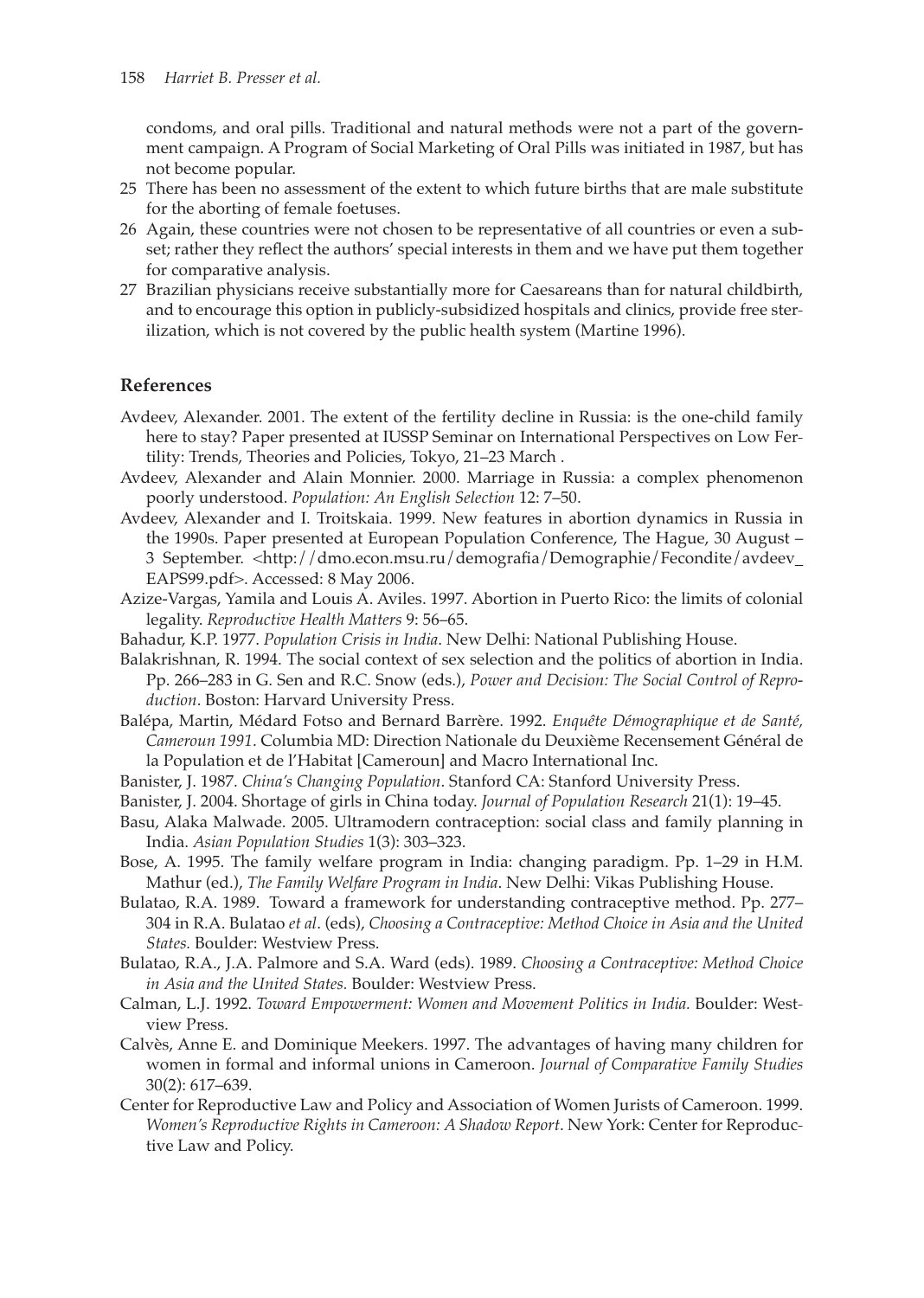- Chen, Wei. 2004. Induced abortion in China: levels, trends and its role in fertility decline. Paper presented at Annual Meeting of the Population Association of America, Boston, 1– 3 April.
- Chhabra, R. and S.C. Nuna. 1994. *Abortion in India: An Overview*. New Delhi: Veerendra Printers.
- Chilver, E.M. 1992. Women cultivators, cows and cash crops in Cameroon. Pp. 105–134 in S. Ardner (ed.), *Persons and Powers of Women in Diverse Cultures: Essays in Commemoration of Audrey I. Richards, Phyllis Kaberry and Barbara E. Ward.* New York: Berg Publishers Limited.
- Chu, Junhong. 2001. Prenatal sex determination and sex-selective abortion in rural central China. *Population and Development Review* 27 (2): 259–281.
- Cohen, B. and M. Montgomery. 1998. Introduction. Pp. 1–38 in M. Montgomery and B. Cohen (eds.), *From Death to Birth: Mortality Decline and Reproductive Change*. Washington DC: National Academy Press.
- Coleman, Samuel. 1981. The cultural context of condom use in Japan. *Studies in Family Planning* 12(1): 28–39.
- Croll, E. 2000. *Endangered Daughters: Discrimination and Development in Asia.* London: Routledge.
- Das, N.P. and Devamoni Dey. 1998. Female age at marriage in India: trends and determinants. *Demography India* 27(1): 91–115.
- DaVanzo, J. and C. Grammich. 2001. *Dire Demographics: Population Trends in the Russian Federation.* Santa Monica CA: RAND.
- Davin, D. 1992. *Population Policy and Reform: The Soviet Union, Eastern Europe and China*. London: Routledge.
- Davis, K. 1951. *The Population of India and Pakistan*. Princeton: Princeton University Press.
- Davis, Kingsley. 1963. The theory of change and response in modern demographic history. *Population Index* 29 (4): 345–366.
- de Arellano, Annette B. Ramirez and Conrad Seipp. 1983. *Colonialism, Catholicism, Contraception: A History of Birth Control in Puerto Rico*. Chapel Hill: University of North Carolina Press.
- Departamento de Salud, Gobierno de Puerto Rico. 1997. *Puerto Rico Reproductive Health Survey, 1995–1996* (English Language Preliminary Report). Atlanta: Centers for Disease Control and Prevention.
- Desai, S. 1998. Engendering population policy. Pp. 44–69 in M. Krishnaraj, R. Sudarshan and A. Shariff (eds.), *Gender, Population and Development*. Delhi: Oxford University Press.
- Dmitrieva, Elena. 1996. Exercising reproductive rights in Russia. *Choices Sexual Health and Family Planning in Europe* 25(2): 18–19.
- Elvire Beleoken, Esther, Endale Nfon Priso and Dina Nfon Priso. 2000. Cameroon. In S. Correa (ed.), *Weighing Up Cairo: Evidence from Women in the South*. Suva: DAWN.
- Endeley, J.B. 2001. Conceptualizing women's empowerment in societies in Cameroon: how does money fit in? Pp. 34–41 in C. Sweetman (ed.), *Gender Development and Money*. Oxford: Oxfam.
- Fotso, M., R. Ndonou, P.R. Libité *et al.* 1999. *Enquête Démographique et de Santé, Cameroun 1998*. Calverton, MD: Bureau Central des Recensements et des Études de Population and Macro International Inc.
- Gandhi, N. and N. Shah. 1992. *The Issues at Stake: Theory and Practice in the Contemporary Women's Movement in India*. New Delhi: Kali for Women.
- Goto, Aya, Chihaya Fujiyama–Koriyama, Akira Fukao and Michael R Reich. 2000. Abortion trends in Japan, 1975–95. *Studies in Family Planning* 31(4): 301–308.
- Goto, Aya, Michael R. Reich and Iain Aitken. 1999. Oral contraceptives and women's health in Japan. *Journal of the American Medical Association* 282(22): 2173–2177.
- Greenhalgh, Susan. 2001. Fresh winds in Beijing: Chinese feminists speak out on the one-child policy and women's lives. *Signs* 26(3): 847–886.
- Greenhalgh, Susan and Li, Jiali. 1995. Engendering reproductive policy and practice in peasant China: for a feminist demography of reproduction. *Signs* 20(3): 601–641.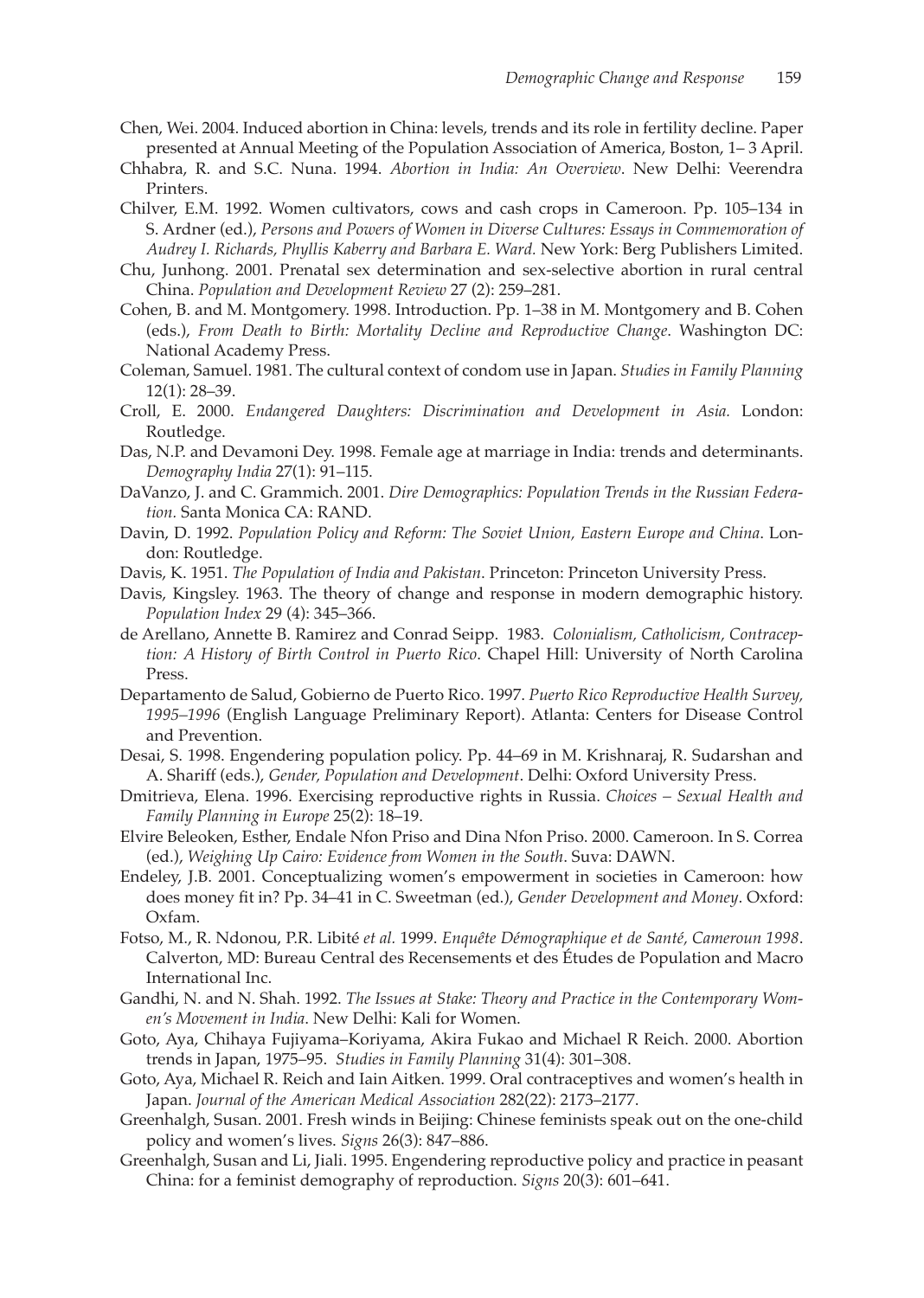- Gupta, U., P. Kumar, A. Bansal and M. Sood. 1996. Changing trends in the demographic profile and attitudes of female sterilization acceptors. *Journal of Family Welfare* 42(3): 27–31.
- Hardee-Cleaveland, Karen and Judith Banister. 1988. Fertility policy and implementation in China. *Population and Development Review* 14(2): 245–286.
- Harkavy, O. 1995. *Curbing Population Growth: An Insider's Perspective on the Population Movement*. New York: Plenum Press.
- Hartmann, B. 1995. *Reproductive Rights and Wrongs: The Global Politics of Population Control*. Cambridge: South End Press.
- Hatt, P.K. 1952. *Backgrounds of Human Fertility in Puerto Rico.* Princeton: Princeton University Press.
- Haub, C. and O.P. Sharma. 2006. India's population reality: reconciling tradition and change. *Population Bulletin* 61(3). Washington DC: Population Reference Bureau.
- Heleniak, Timothy. 2001. Russia's modest migration gains unlikely to stop population decline. *Population Today* May/June. Washington DC: Population Reference Bureau.
- Heleniak, Timothy. 2002. *Russia's Demographic Decline Continues*. <http://www.prb.org/Articles/2002/RussiasDemographicDeclineContinues.aspx>. Washington DC: Population Reference Bureau. Accessed: 8 May 2006.
- Henshaw, Stanley K., Susheela Singh and Taylor Haas. 1999. Recent trends in abortion rates worldwide. *International Family Planning Perspectives* 25(1): 44–48.
- Hernandez Alvarez, J. 1967. *Return Migration to Puerto Rico.* Berkeley CA: Institute of International Studies.
- Hewitt, Paul S. 2003. The gray roots of Japan's crisis. Pp. 4–9 in *Asia Program Special Report* 107. Washington DC: Woodrow Wilson International Center for Scholars.
- Hill, K., G. Bicego and M. Mahy. 2001. Childhood mortality in Kenya: an examination of trends and determinants in the late 1980s to mid 1990s. Baltimore: Johns Hopkins School of Public Health. <http://www.jhsph.edu/popcenter/publications/pdf/WP01-01.pdf>. Accessed: 8 May 2006.
- Hollander, D. 1997. In post-Soviet Russia, fertility is on the decline: marriage and childbearing are occurring earlier. *Family Planning Perspectives* 29(2): 92–94.
- Institut National de la Statistique (INS) and ORC Macro. 2005. *Enquête Démographique et de Santé du Cameroun 2004*. Calverton MD: INS and ORC Macro.
- International Institute for Population Sciences (IIPS). 1995. *National Family Health Survey (MCH and Family Planning), India, 1992–93*. Mumbai.
- International Institute for Population Sciences (IIPS) and ORC (Macro). 2001. *National Family Health Survey-2, India, 1998–99*. Mumbai.
- International Planned Parenthood Federation (IPPF). 2002. *Russia Country Profile*. London.
- Jitsukawa, Mariko and Carl Djerassi. 1994. Birth control in Japan: realities and prognosis. *Science* 265(5175): 1048–1051
- Johnson-Hanks, Jennifer. 2000. The lesser shame: abortion among educated women in southern Cameroon. *Social Science and Medicine* 55(8): 1337–1349.
- Johnson-Hanks, Jennifer. 2002. On the modernity of traditional contraception: time and the social context of fertility. *Population and Development Review* 28(2): 229–249.
- Kaufman, Joan. 1993. The cost of IUD failure in China. *Studies in Family Planning* 24(3): 194– 196.
- Kaufman, Joan, Zhang Zhirong, Qiao Xinjian, and Zhang Yan. 1992. The quality of family planning services in rural China. *Studies in Family Planning* 23(2): 73–84.
- Kihara, Masako Ono, Jane S. Kramer, Deborah Bain, Masahiro Kihara and Jeff Mandel. 200l. Knowledge of and attitudes toward the pill: results of a national survey in Japan. *Family Planning Perspectives* 33(3): 123–127.
- Kinjo, K. 1995. Legal challenges to the status quo. Pp. 353–364 in K. Fujimara-Fanselow and A. Kameda (eds.), *Japanese Women: New Feminist Perspectives on the Past, Present, and Future*. New York: The Feminist Press at CUNY.
- Kirk, Dudley. 1996. Demographic transition theory. *Population Studies* 50: 361–387.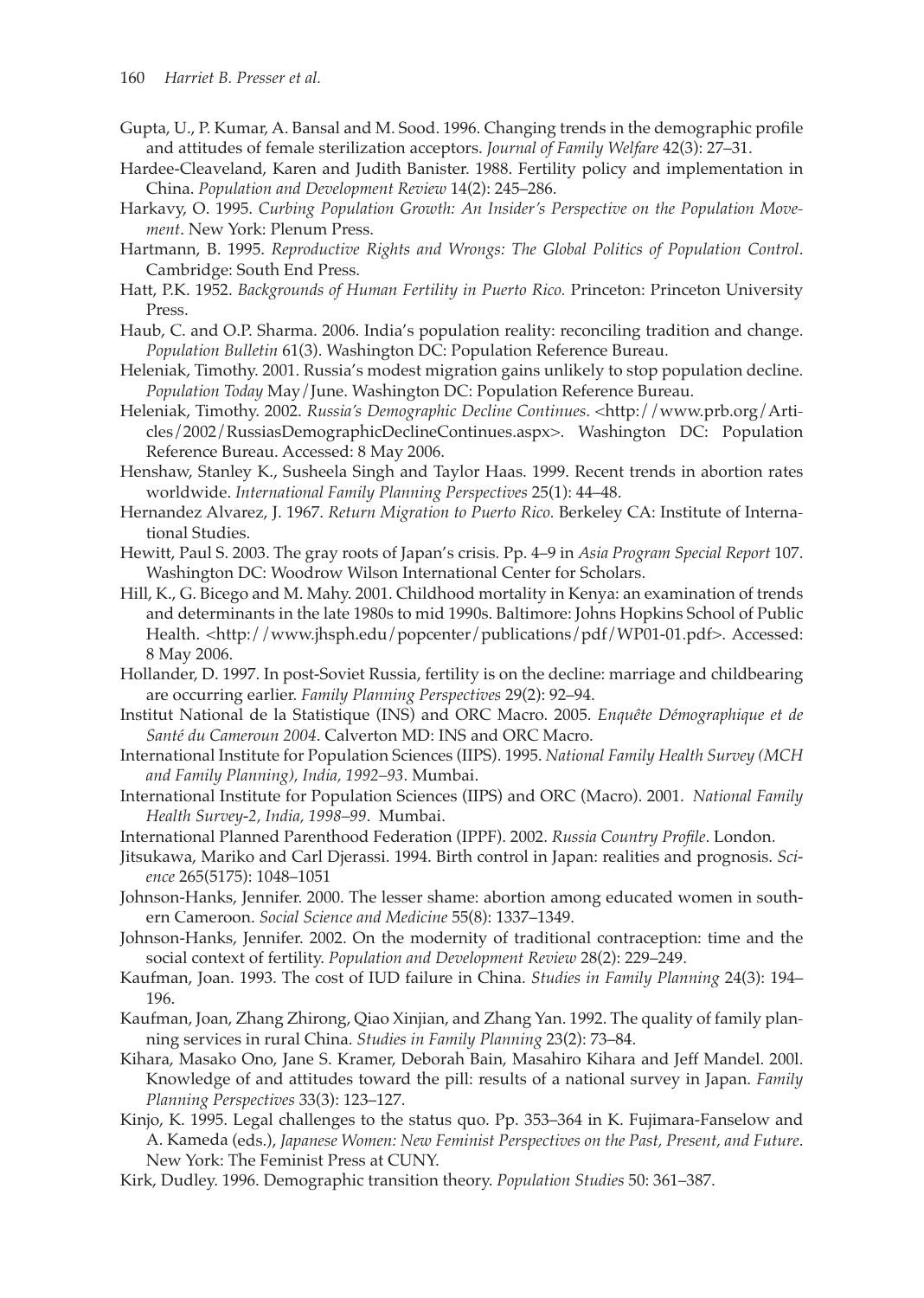- Kurian, N. J. 2000. Widening regional disparities in India: some indicators. *Economic and Political Weekly* (19–26 February): 538–550.
- Lee, James, and Wang Feng. 1999. Malthusian models and Chinese realities: the Chinese demographic system 1700–2000. *Population and Development Review* 25(1): 33–65.
- Lee, L.M., P.M. Wortley, P.L. Fleming, L.J. Eldred and R.H. Gray. 2000. Duration of human immunodeficiency virus infection and likelihood of giving birth in a Medicaid population in Maryland. A*merican Journal of Epidemiology* 151: 1020–1028.
- Martine, George. 1996. Brazil's fertility decline, 1965–95: a fresh look at key factors. *Population and Development Review* 22(1): 47–75.
- Minkler, Meredith. 1977. Consultants or colleagues: the role of U.S. population advisors in India. *Population and Development Review* 3(4): 411.
- Muramatsu, M. 1974. The Japanese experience. Pp. 133–136 in H.P. David (ed.), *Abortion Research: International Experience*. Lexington MA: Lexington Books.
- National Institute of Population and Social Security Research, Department of Information Collection and Analysis. 2003. *Population Statistics of Japan 2003*. Tokyo. <http://www.ipss. go.jp/p-info/e/psj2003/PSJ2003.pdf>. Accessed: 8 May 2006.
- Norgren, T. 2001. *Abortion before Birth Control: The Politics of Reproduction in Postwar Japan.* Princeton: Princeton University Press.
- Oaks, Laury. 1994. Fetal spirithood and fetal personhood: the cultural construction of abortion in Japan. *Women's Studies International Forum* 17(5): 511–523.
- Ogino, M. 2004. Reproductive technologies and the feminist dilemma in Japan. Presentation at the University of Pennsylvania, Philadelphia, 28 April – May 1.
- ORC Macro. 2005. Country statistics, Cameroon. <http://www.statcompiler.com/>. Accessed: 8 May 2006.
- Panandiker, V.A. Pai and P.K. Umashankar. 1994. Fertility control and politics in India. Pp. 89– 104 in J.L. Finkle and C.A. McIntosh (eds.), *The New Politics of Population: Conflict and Consensus in Family Planning*. New York: Oxford University Press.
- Pathak, K. B., G. Feeney and N. Luther. 1998. *Permanent Methods, Temporary* M*ethods, and Fertility Decline in India.* National Family Health Survey Subject Reports No. 7. Mumbai: International Institute for Population Sciences.
- Popov, Andrej A. 1995. Family planning in Russia in 1993–94: the role of NGOs in demonopolising population policy. *Planned Parenthood in Europe* 24(2): 26–30.
- Popov, Andrej A. 1996. Family planning and induced abortion in post-Soviet Russia of the early 1990s: unmet needs in information supply. Pp. 84–112 in J. DaVanzo and G. Farnsworth (eds), *Russia's Demographic 'Crisis'.* Santa Monica: RAND Center for Russia and Eurasia.
- Popov, Andrej A. and Henry David. 1999. Russian Federation and USSR successor states. Pp. 223–277 in H.P. David (ed.), *From Abortion to Contraception: A Resource to Public Policies and Reproductive Behavior in Central and Eastern Europe from 1917 to the Present*. Westport CT: Greenwood Press.
- Popov, Andrej, A. Visser and Evert Ketting. 1993. Contraceptive knowledge, attitudes, and practice in Russia during the 1980s. *Studies in Family Planning* 24(4): 227–235.
- Population Reference Bureau (PRB). 2002. *Family Planning Worldwide*: *2002 Data Sheet*. *Data and Estimates of Contraceptive Use and Related Reproductive Health Indicators for the Countries and Regions of the World*. Washington DC.
- Population Reference Bureau (PRB). 2005. *World Population Data Sheet 2005*. *Demographic Data and Estimates for the Countries and Regions of the World*. Washington DC.
- Poston, Dudley L. Jr. 1986. Patterns of contraceptive use in China. *Studies in Family Planning*  17: 217–227.
- Potter, Joseph E. 1999. The persistence of outmoded contraceptive regimes: the cases of Mexico and Brazil. *Population and Development Review* 25(4): 703–739.
- Presser, Harriet B. 1970. Voluntary sterilization: a world view. *Reports on Population/Family Planning.* New York: Population Council.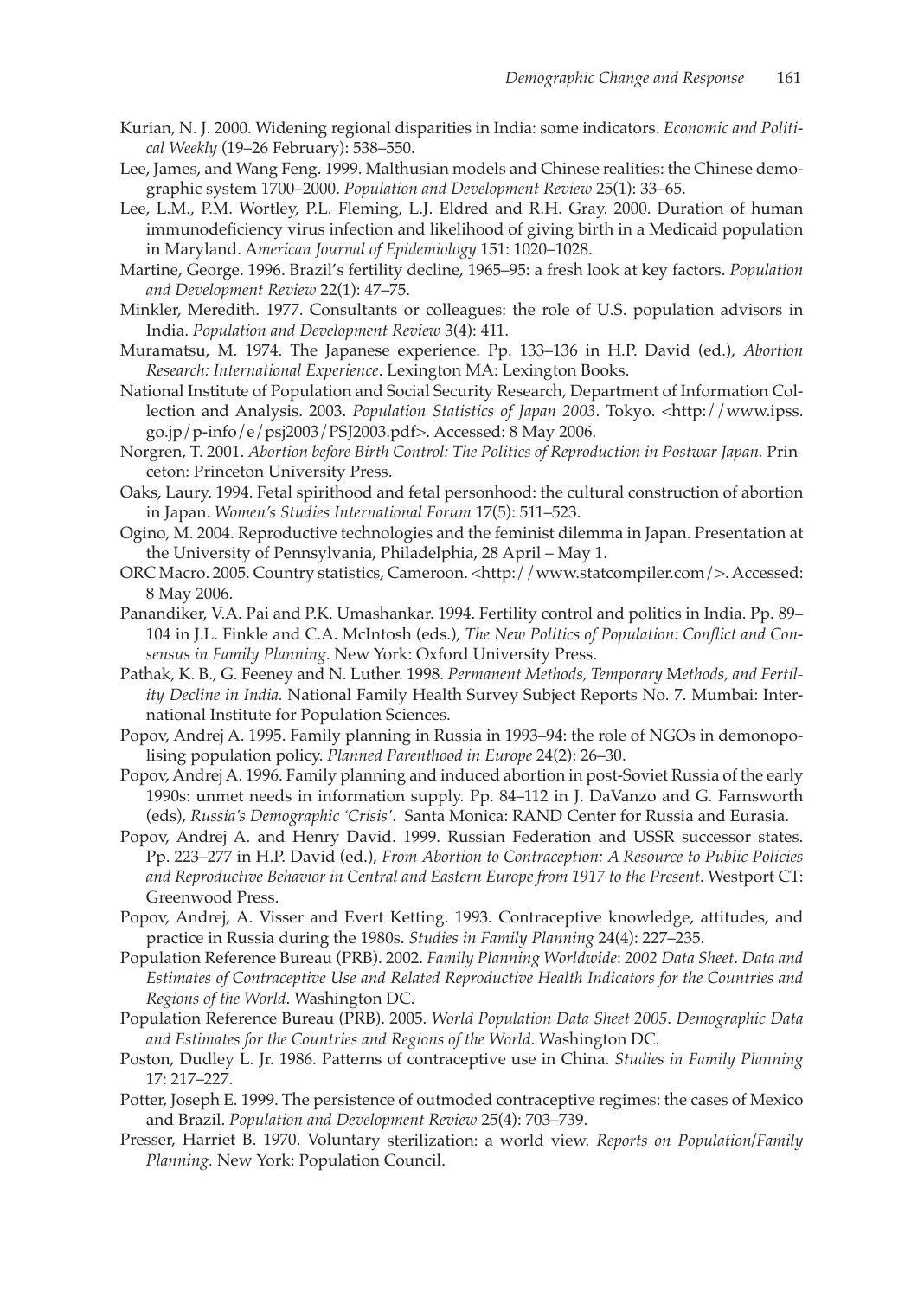- Presser, Harriet B. 1973. *Sterilization and Fertility Decline in Puerto Rico.* Berkeley CA: Institute of International Studies.
- Presser, Harriet B. 1980. Puerto Rico: recent trends in fertility and sterilization. *Family Planning Perspectives* 12(2): 102–106.
- Presser, Harriet B. and Gita Sen (eds). 2000. *Women's Empowerment and Demographic Processes: Moving Beyond Cairo*. Oxford: Oxford University Press.
- Ramirez de Arellano, A.B. and C. Seipp. 1983. *Colonialism, Catholicism, and Contraception: A History of Birth Control in Puerto Rico*. Chapel Hill: University of North Carolina Press.
- RAND. 2002. *Improvements in Contraception Are Reducing Historically High Abortion Rates*. Population Matters Policy Brief. Santa Monica.
- Ravindram, T.K. Sundari. 1993. Women and the politics of population and development in India. *Reproductive Health Matters* 1(1): 26–38.
- Ray, B. and A. Basu. 1999. *From Independence towards Freedom: Indian Women since 1947*. New Delhi: Oxford University Press.
- Rele, J.R., P.N. Kapoor and M.E. Khan. 1989. Determinants and consequences of contraceptive method choice in India. Pp. 191–209 in R.A Bulatao *et al.* (eds), *Choosing a Contraceptive: Method Choice in Asia and the United States.* Boulder: Westview Press.
- Retherford, Robert D. and T.K. Roy. 2003. *Factors Affecting Sex-selective Abortion in India and 17 Major States.* NFHS Subject Reports, No. 21. Mumbai: IIPS and Honolulu: East-West Center.
- Robertson, C. 1986. Women's education and class formation in Africa, 1950–1980. Pp. 92–113 in C. Robertson and I. Berger (eds.), *Women and Class in Africa*. New York: Africana Publishing Company.
- Ross, John A. 1992. Sterilization: past, present, future. *Studies in Family Planning* 23(3): 187– 198.
- Ross, John and Tomas Frejka. 1998. Paths to subreplacement fertility: overview and ten country cases. Paper presented at Conference on the Global Fertility Transition, Bellagio, 18–22 May.
- Ross, John and William Winfrey. 2002. Unmet need for contraception in the developing world and the former Soviet Union: an updated estimate. *International Family Planning Perspectives* 28(3): 138–143.
- Sargeant, Elena. 1996. The 'woman question' and problems of maternity in post-communist Russia. Pp. 269–285 in R. Marsh (ed.), *Women in Russia and the Ukraine*. Cambridge: Cambridge University Press.
- Scharping, T. 2003. *Birth Control in China 1949–2000: Population Policy and Demographic Development*. London: Routledge Curzon.
- Schehl, Margaret. 2002. Contraceptive use increases in Russia*. Engender Health Update Quarterly Newsletter*. <http://www.engenderhealth.org/pubs/avscnews/wn96/661-rus.html>. Accessed: 8 May 2006.
- Short, Susan, Ma Linmao and Yu Wentao. 2000. Birth planning and sterilization in China. *Population Studies* 54(3): 279–291.
- Srinivasan, K. 1995. *Regulating Reproduction in India's Population: Efforts, Results and Recommendations.* New Delhi: Sage Publications.
- *Statistical Handbook of Japan*. 2005. Japan: Ministry of Public Management, Home Affairs, Posts, and Telecommunications. <http://www.stat.go.jp/English/data/handbook/index.htm>. Accessed: 8 May 2006.
- Stycos, J.M. 1968. *Human Fertility in Latin America: Sociological Perspectives*. Ithaca NY: Cornell University Press.
- Taeuber, I.B. 1958. *The Population of Japan*. Princeton: Princeton University Press.
- Tantchou, J. and E. Wilson. 2000. *Post-Cairo Reproductive Health Policies and Programs: A Study of Five Francophone African Countries*. Washington DC: Futures Group International.
- Terceira, Nicola, Simon Gregson, Basia Zaba and Peter R. Mason. 2003. The contribution of HIV to fertility decline in rural Zimbabwe, 1985–2000. *Population Studies* 57(2):149.